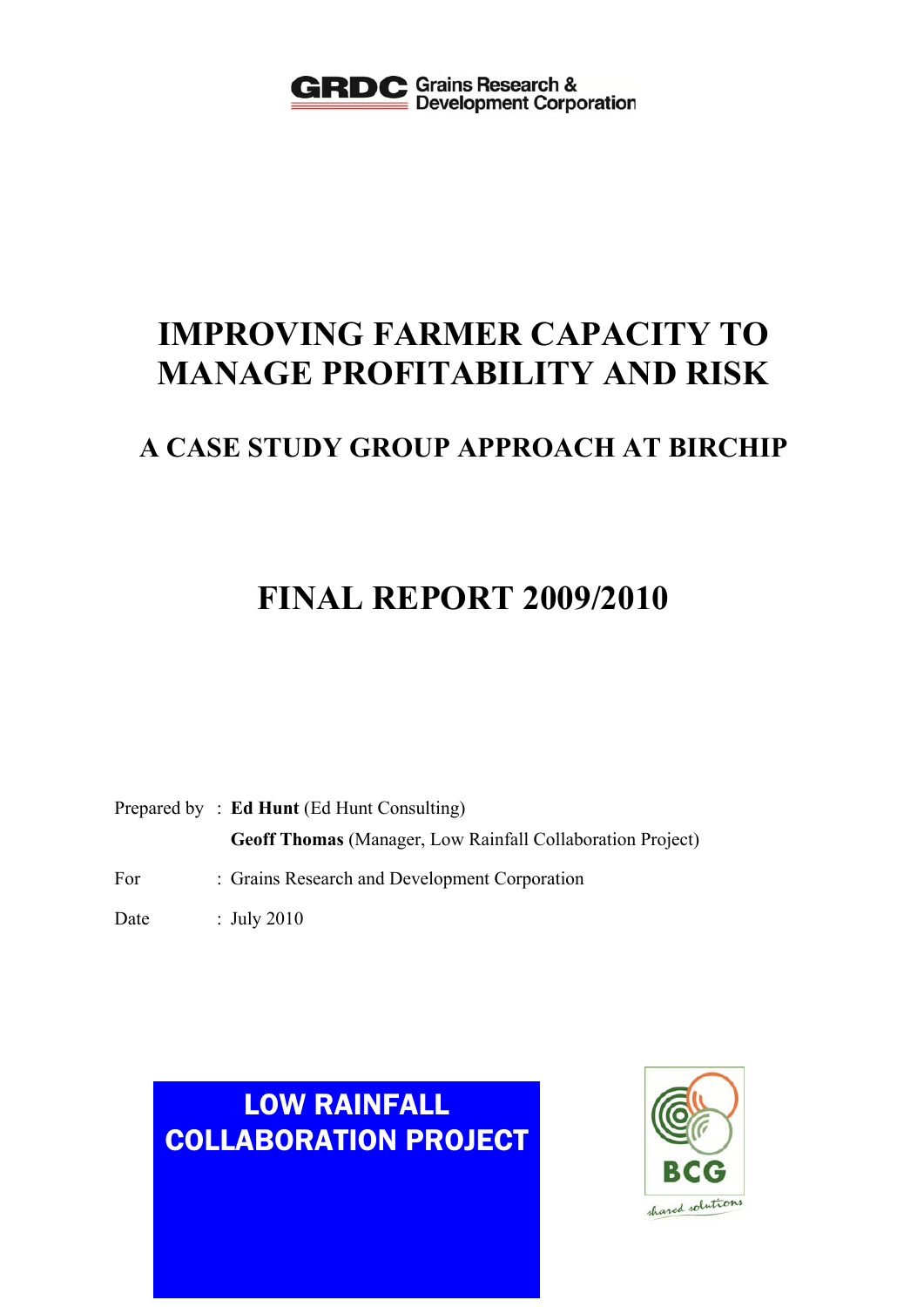# **TABLE OF CONTENTS**

| 1                                                    |                                                                                                                                                                                                                                                     |  |
|------------------------------------------------------|-----------------------------------------------------------------------------------------------------------------------------------------------------------------------------------------------------------------------------------------------------|--|
| $\mathbf{2}$                                         |                                                                                                                                                                                                                                                     |  |
| 3                                                    |                                                                                                                                                                                                                                                     |  |
| $\overline{\mathbf{4}}$                              |                                                                                                                                                                                                                                                     |  |
| 4.1                                                  | 4.1.1<br>4.1.2<br>4.1.3<br>4.1.4<br>4.1.5<br>4.1.6<br>4.1.7                                                                                                                                                                                         |  |
| 4.2                                                  |                                                                                                                                                                                                                                                     |  |
| 4.3                                                  |                                                                                                                                                                                                                                                     |  |
| 5<br>5.1                                             | Farm Analysis of the Four Scenarios at Birchip (5 year period 2004-2008 inclusive)8<br>5.1.1<br>Farm with 50% Heavy Soil, 50% Light Soil - 100% Crop vs. Cropping/Sheep Mix 8<br>5.1.2<br>5.1.3<br>5.1.4                                            |  |
| 5.2<br>5.3<br>5.4<br>5.5                             | 5.4.1<br>5.4.2                                                                                                                                                                                                                                      |  |
| 6                                                    |                                                                                                                                                                                                                                                     |  |
| 7                                                    |                                                                                                                                                                                                                                                     |  |
| 7.1<br>7.2<br>7.3<br>7.4<br>7.5<br>7.6<br>7.7<br>7.8 | Allocation of best inputs for farming systems. (Major Component of Workshop 2)20<br>Financial analysis of the farm system (this occurs between Workshops 2 and 3) 20<br>Individual Farm Analysis to Build the Decile Breakeven and Rules of Thumb20 |  |
| 8                                                    |                                                                                                                                                                                                                                                     |  |
| 8.1<br>8.2<br>8.3                                    |                                                                                                                                                                                                                                                     |  |
| 9                                                    |                                                                                                                                                                                                                                                     |  |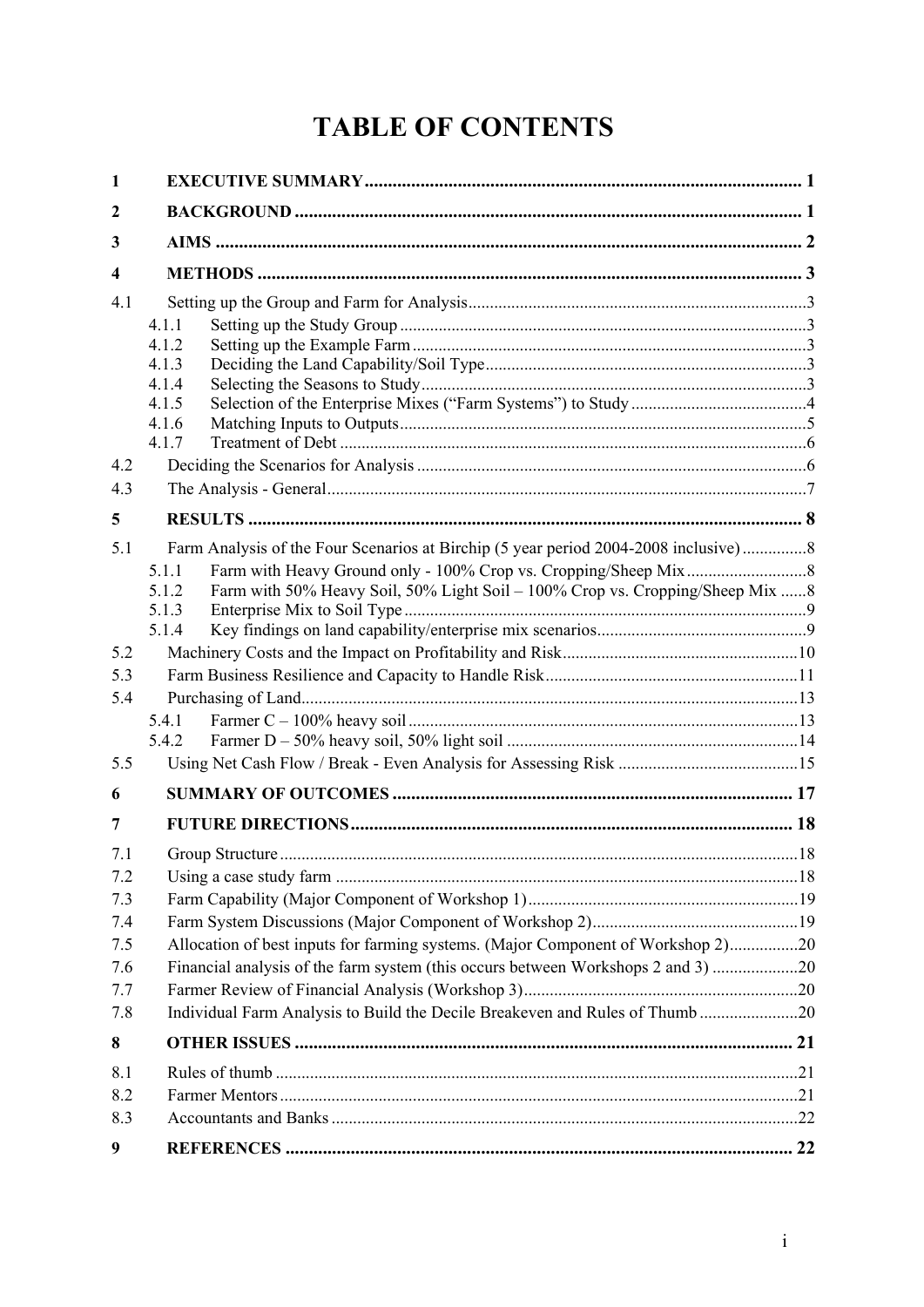# **LIST OF TABLES**

| <b>Table 1</b> : Example of Machinery value relative to \$ machinery investment/t of grain. 100% crop/ |  |
|--------------------------------------------------------------------------------------------------------|--|
|                                                                                                        |  |
|                                                                                                        |  |
|                                                                                                        |  |
|                                                                                                        |  |

# **LIST OF FIGURES**

| Figure 2 : Analysis of Eyre Peninsula farm. Net cash flow over 5 years with starting debt of                |
|-------------------------------------------------------------------------------------------------------------|
| <b>Figure 3</b> : Farm with 100% heavy soil. Net cash flow over 5 years with various starting debt levels 8 |
| <b>Figure 4</b> : Farm with 50% heavy soil and 50% light soil – Net cash flow over 5 years with various     |
|                                                                                                             |
| <b>Figure 6</b> : Machinery ownership costs $-100\%$ crop on heavy ground only with a starting debt of      |
| <b>Figure 7</b> : Farmer A vs Farmer B – Financial position at end of each year from 2004 to 2008 12        |
|                                                                                                             |
|                                                                                                             |
| Figure 10 : Sensitivity of farm businesses to a range of seasons - Whole farm net cash flow over 1          |

# **Acknowledgements**

The authors acknowledge the contributions by the farmers, Fiona Best and BCG staff and the consultants involved in the project; the invaluable advice provided by Associate Professor Bill Malcolm of the University of Melbourne; and the GRDC for its funding support.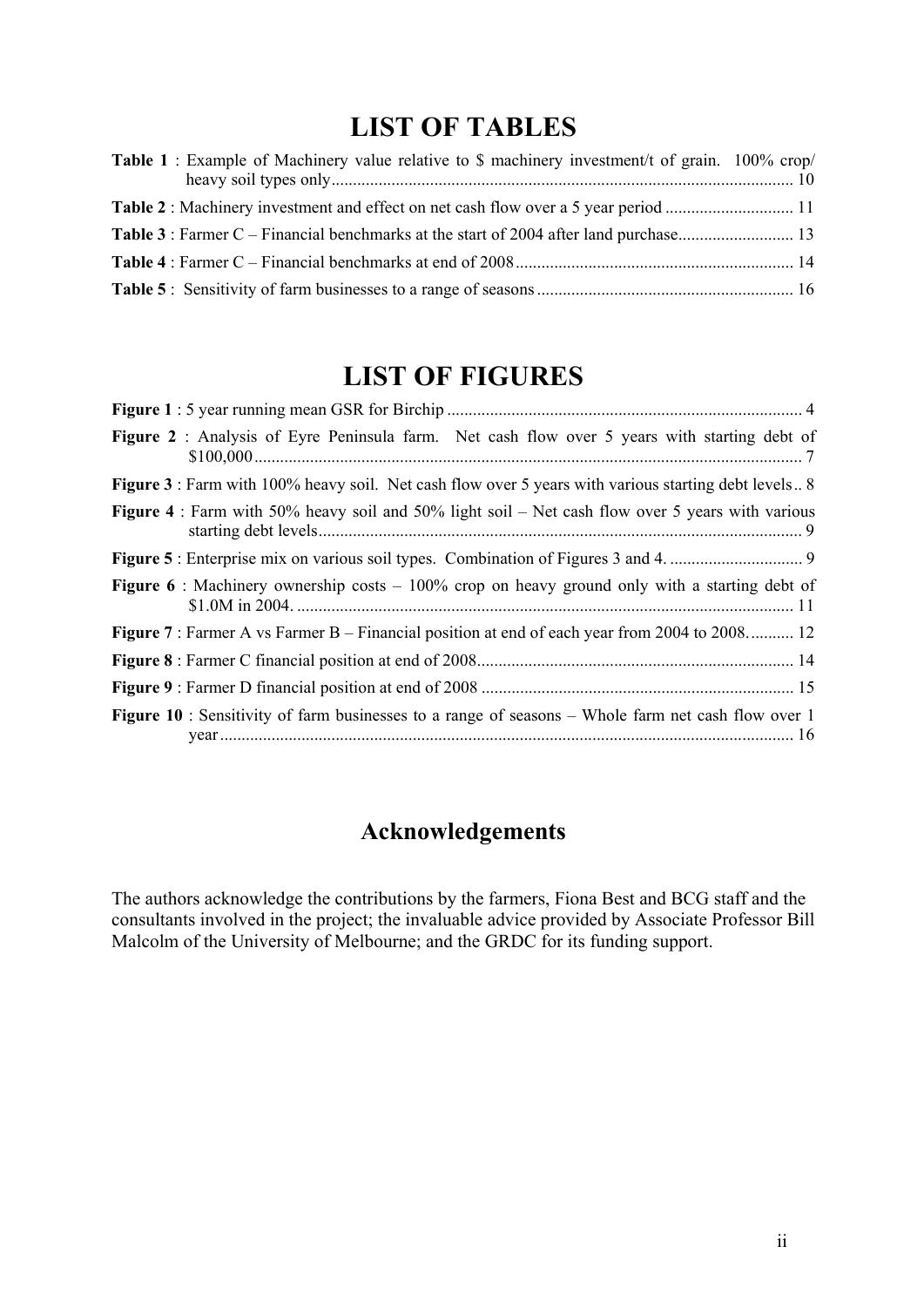# **IMPROVING FARMER CAPACITY TO MANAGE PROFITABILITY AND RISK**

# **A CASE STUDY GROUP APPROACH at BIRCHIP**

#### **Ed Hunt (Ed Hunt Consulting) Geoff Thomas, Manager, Low Rainfall Collaboration Project**

# **1 EXECUTIVE SUMMARY**

Farmers have been seeking guidance for years on how they can improve their farm systems to improve profitability and manage risk.

Emphasis in the past has been on technical improvements but now farmers and consultants are both looking to build their farm business skills.

This pilot project explored an approach using a small group comprising farmers, consultants and a farm systems group person, to work with an expert facilitator to establish a case study farm and identify those elements for analysis which would be likely to have the greatest impact on the profitability and resilience of the business. Discussion of the analysis by the farmers provided a valuable learning tool as to how to analyse their own businesses and make adjustments.

The analysis highlighted that at Birchip profitability and risk are both driven largely by a combination of soil type, associated enterprise mix, level of debt, machinery investment, and land purchase.

The break-even analysis demonstrated how to develop risk management strategies for different season expectations and to convert these into rules of thumb.

Of prime importance is that this pilot project met its purpose in testing a hands-on approach and provide a number of guidelines for other groups embarking on this area of work.

# **2 BACKGROUND**

Farmers have been seeking guidance for years on how they can improve the fit of their various farm systems components to improve profitability and manage risk.

In the past a lot of attention has been placed on agronomic considerations and hence a concentration on varieties, rates, seeding dates, row spacing and similar types of work. Similarly with livestock there has been work on grazing cereals and other crops. While all of this work has a place, farmers are now seeking more advice on how to fit the various technologies together to best effect. That best effect no longer just means production profitability, reduced inputs and management of risk are increasingly recognised by farmers as the major factors affecting the performance of the business.

While this emphasis might have emerged as a strong theme as a result of the recent poor seasons, it will continue to be important as margins of returns over costs are likely to remain tight and as seasonal variability increases.

Farm business decision making skills have improved little; some of the reasons for which are: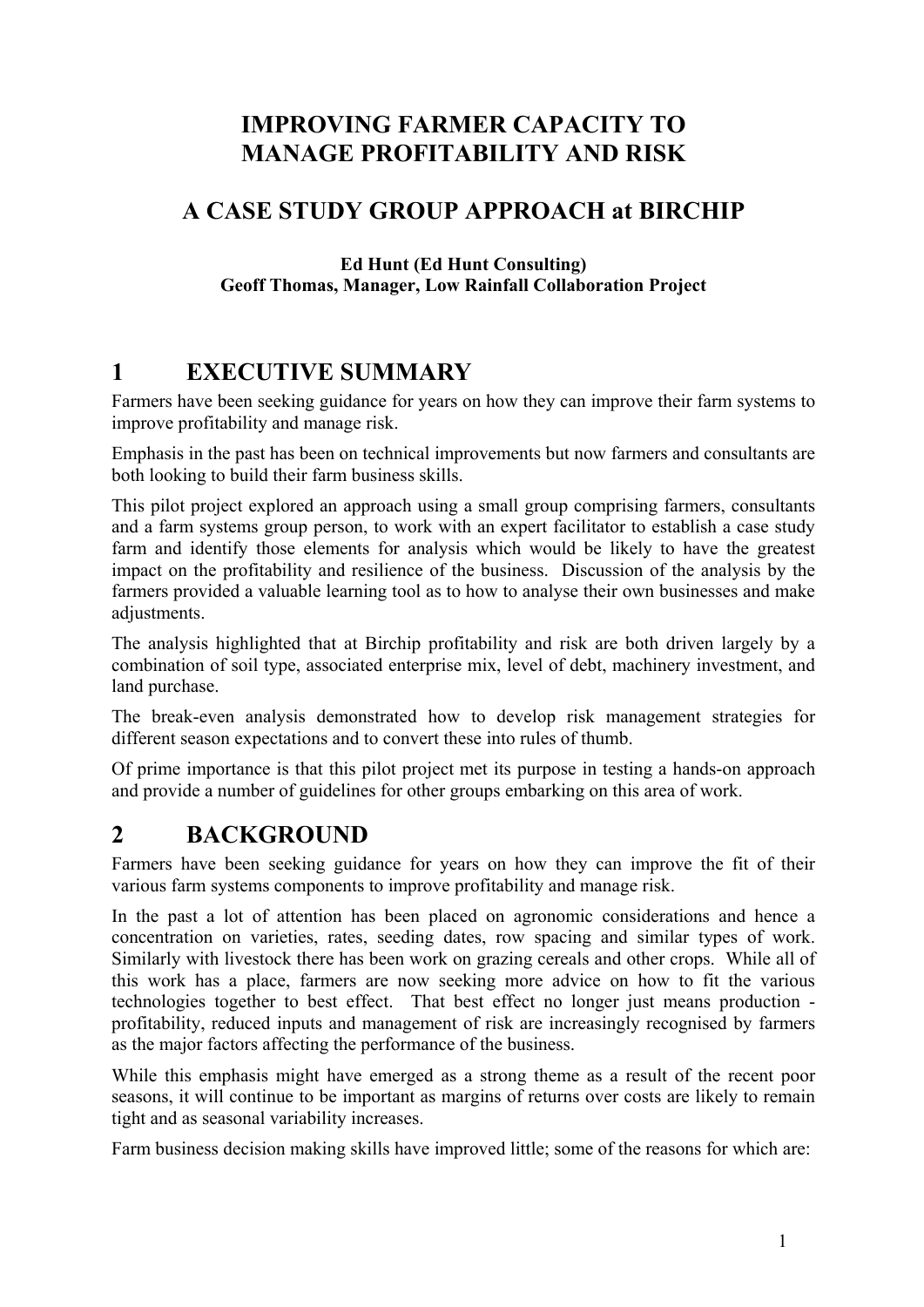- 1. The complex nature of the farm business coupled with a lack of understanding of simple measures to allow farmers to assess the state of their current business on an annual basis.
- 2. Overall, advice to farmers has had a strong agronomic bias with few extension people having a sound understanding of profit, cost and risk outcomes.
- 3. Research is predominantly extended on an agronomic base and what financial analysis is done is usually very simplistic and often based on gross margins which only tell part of the story.

Current analysis of farm systems has also had problems. For example, often best current practice of a cropping enterprise is compared with district practice of a mixed sheep and cropping enterprise. A standardisation of approach is required where the best current practice of both systems can be validly compared.

Farmers are seeking a greater business-like approach to research and extension, including information and approaches to assist their decision making. A good example of this demand was the popularity of the Profitability/Risk Management Guides produced by GRDC for the 2008 and 2009 seasons.

Since each farmer's business is different, a one size fits all approach is not appropriate. Rather, what is required are simple budgets and guidelines which allow farmers and their advisers to feed in their own figures and ask the "what if" questions appropriate to them. These budgets inform their decisions, yet do not make them for the farmer or adviser. However these budgets are not widely used.

Demand for practical farm business management skills training is now coming from farmer groups and consultants and there is a need to respond quickly to capture this demand.

This project is a pilot using a whole farm, case study approach which brings together past experiences and activities and involves farm business experts, consultants and farmers.

The outcomes from this pilot project will be used to build a larger project involving all groups involved in the Low Rainfall Collaboration Project

# **3 AIMS**

The aim of the project was to analyse a whole case study farm to evaluate adaptive farm systems and develop simple approaches which farmers can use help their decision making, especially in the face of more uncertain seasons and profit margins.

This aim required the following outcomes to be addressed:

- 1. Evaluate current financial analysis (i.e. benchmarking), review the usefulness of these approaches and give direction for future approaches with other groups of farmers..
- 2. Analyse different cropping and livestock farming systems using 'best practice'. This included the standardisation of appropriate inputs to drive defined production outcomes.
- 3. Evaluate interactions between all aspects of the farm business including technical and financial.
- 4. Develop of simple financial methods/approaches/budgets that farmers could use on an annual basis to assess the state of their business.
- 5. Develop an approach to financial analysis that can be easily replicated or adapted to other mixed farming environments, especially in low rainfall areas.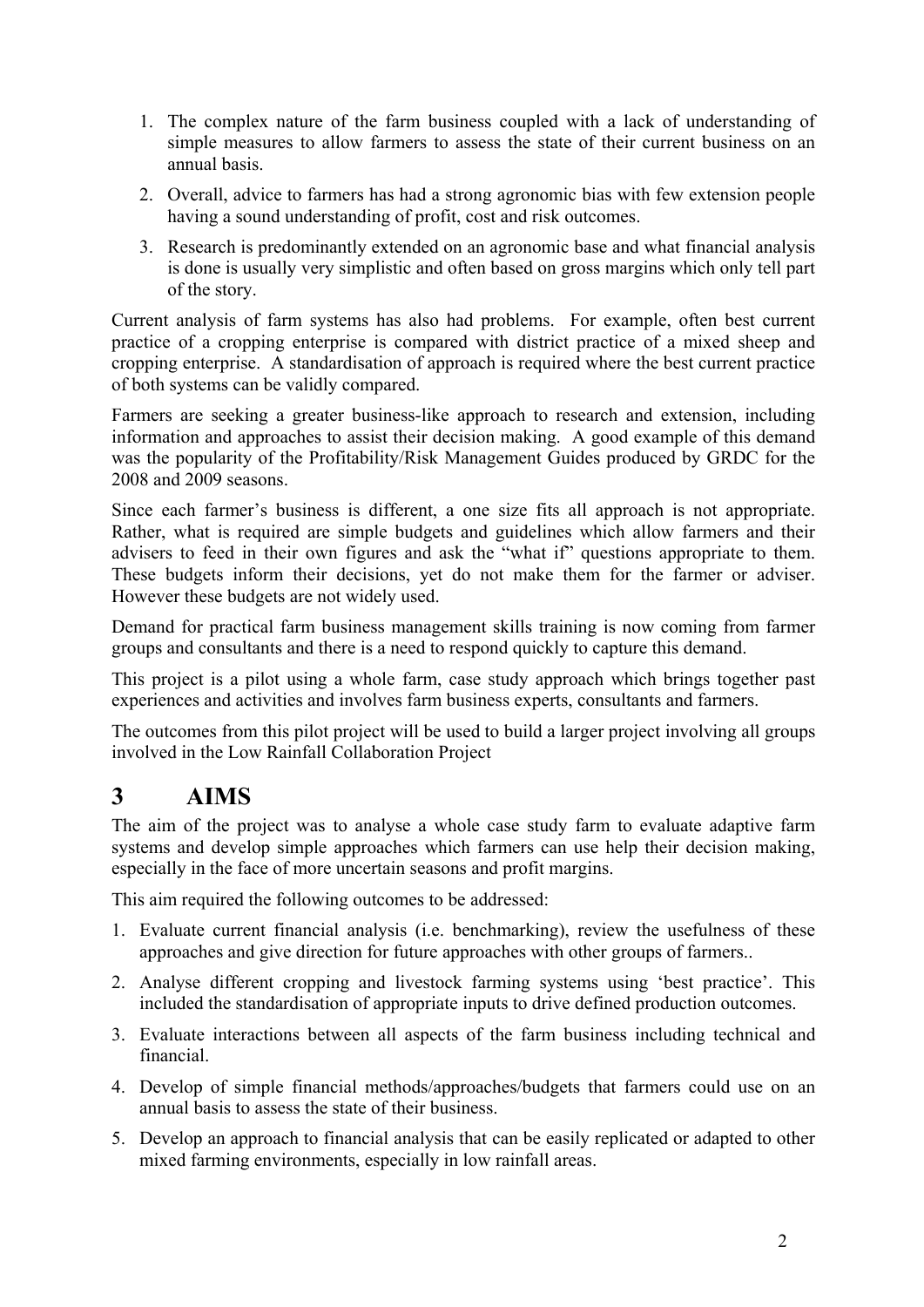6. Build the capacity of consultants, extension personnel and farmers in farm decision making.

Continuity of approach was also an underlying requirement. Bill Malcolm of the University of Melbourne was utilised to not only ensure that the financial analysis was robust but also to bring his experiences from the dairy industry.

# **4 METHODS**

## **4.1 Setting up the Group and Farm for Analysis**

### **4.1.1 Setting up the Study Group**

The study group had 6 farmers, a BCG staff member with skills in farm business (Fiona Best), a local consultant (John Stuchbery), Bill Malcolm (University of Melbourne) and Ed Hunt (Farmer and Agricultural Consultant based on Eyre Peninsula)

The Study Group met on four occasions (although three may have been adequate)

### **4.1.2 Setting up the Example Farm**

The use of one farmer as the basis of analysis showed up early as having problems:

- A farm is a complex interrelationship of compromises. Every farm can be broken down to its individual components, with opportunities for improvement. However seldom are these improvements viewed within the complex interactions on the farm. The compromises are frequently based on personal factors.
- To hold a farmer up as the example farm would put undue emphasis on them and their system
- Debt and core financial information is for many a private issue. Some farmers are happy to reveal this information while others are not. It was decided to look at debt as a separate issue.

It was therefore decided to build a "representative" case study farm by using the actual farm as the base but using input of data from the group. This attracted ownership of the farm data (including both fixed and variable costs) from other members of the group and ensured it was indicative of the district.

### **4.1.3 Deciding the Land Capability/Soil Type**

In the Birchip area there are two distinct soil types – Birchip heavy soil and Birchip light soil which delivered very different yield outcomes in the previous five years. Farmers in the group had either a mixture of heavy and light soils or all heavy soils. The case study farm was treated as two scenarios:

- 50% light soil type  $/$  50% heavy soil type
- $\bullet$  100% heavy soil type.

### **4.1.4 Selecting the Seasons to Study**

The operation of the two types of district farm was analysed for the rainfall, yield, and price and cost conditions that had applied for each of the previous five years 2004 to 2008 inclusive. This period had an average 5 year running mean of Growing Season Rainfall (GSR) 40% below the average which is one of the highest reductions in GSR in Southern Australia (Figure 1). This period was used because: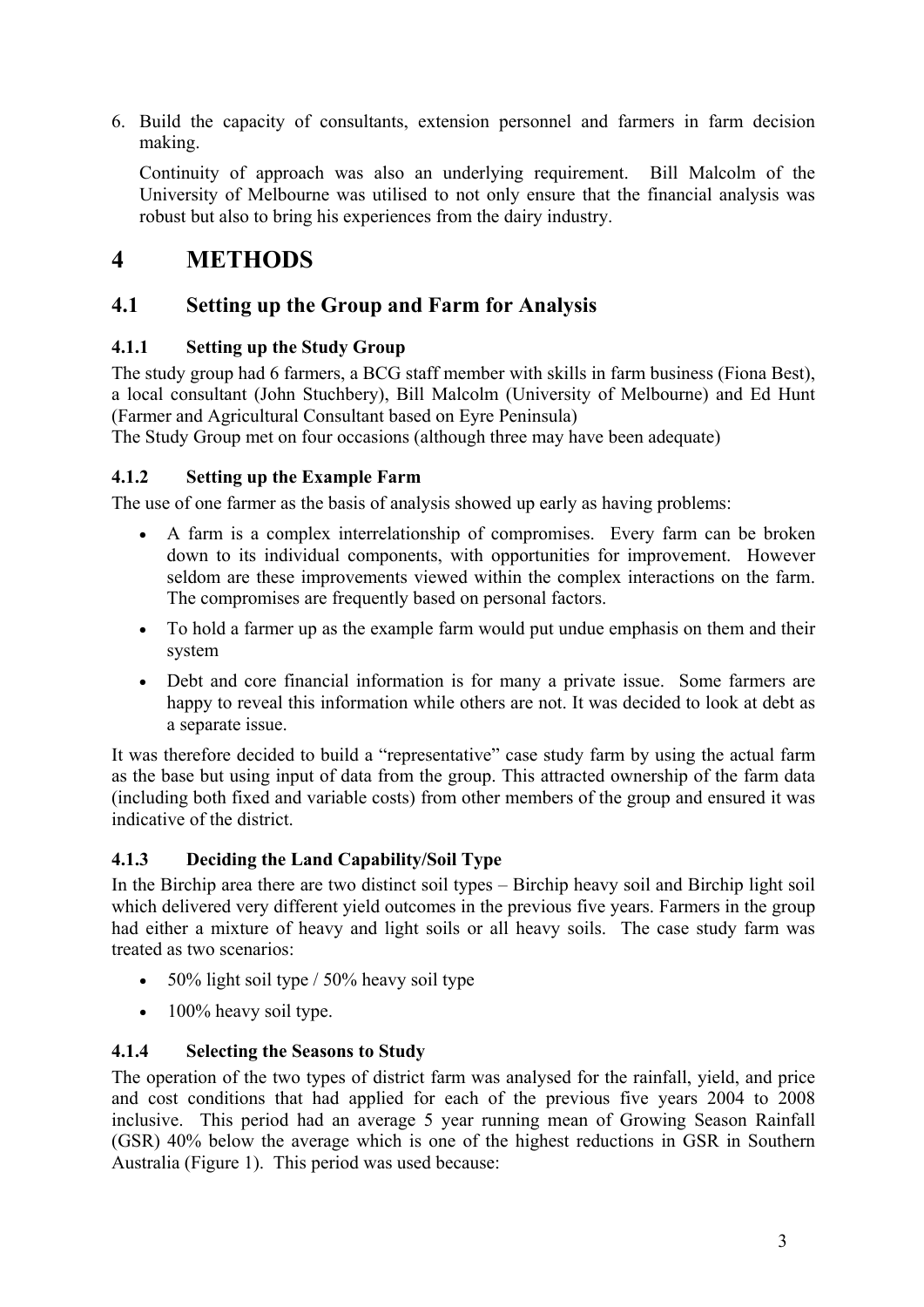- This reduction in GSR is well beyond any forecast for climate change. Analysing and developing farm systems and businesses that could handle this extreme in 5 year period would provide the basis for confidence for farming in the area in the future.
- It presented a real period of yields and prices to which the farmers could relate. (The use of average years as an analysis process was not used because of the inability to pick up risk. This is indicated in the analysis).



**Figure 1 :** 5 year running mean GSR for Birchip

Input data was built for each of these 5 years, i.e. price received for grain and livestock, yields, and actual input costs for both the soil types. Farmers were involved in this process of setting up of appropriate farming systems, with allocation of appropriate inputs. This meant that the figures were as close as possible to an actual farm for the period.

### **4.1.5 Selection of the Enterprise Mixes ("Farm Systems") to Study**

It is necessary to define the Farm Systems in terms of outcomes. The following requirements were set:

- Farming system must be adaptive and have the ability to capitalise on a good season.
- While making profit was the key objective, other issues such as sustainability and management were considered. Sustainability meant maintaining or improving the basic resource and for most farmers this is the soil. An example was with the stock. Feed was allocated to the stock operation in the dry years for an appropriate time. Management (getting the job done) was also considered. There was farmer agreement that management, especially timelines of operations such as seeding could cause at least a 10% difference in yields (This was not directly analysed but should be taken into account when farmers are looking at their own businesses).

Farmers wished to look at:

- Cropping with some stock (sheep)
- 100% cropping.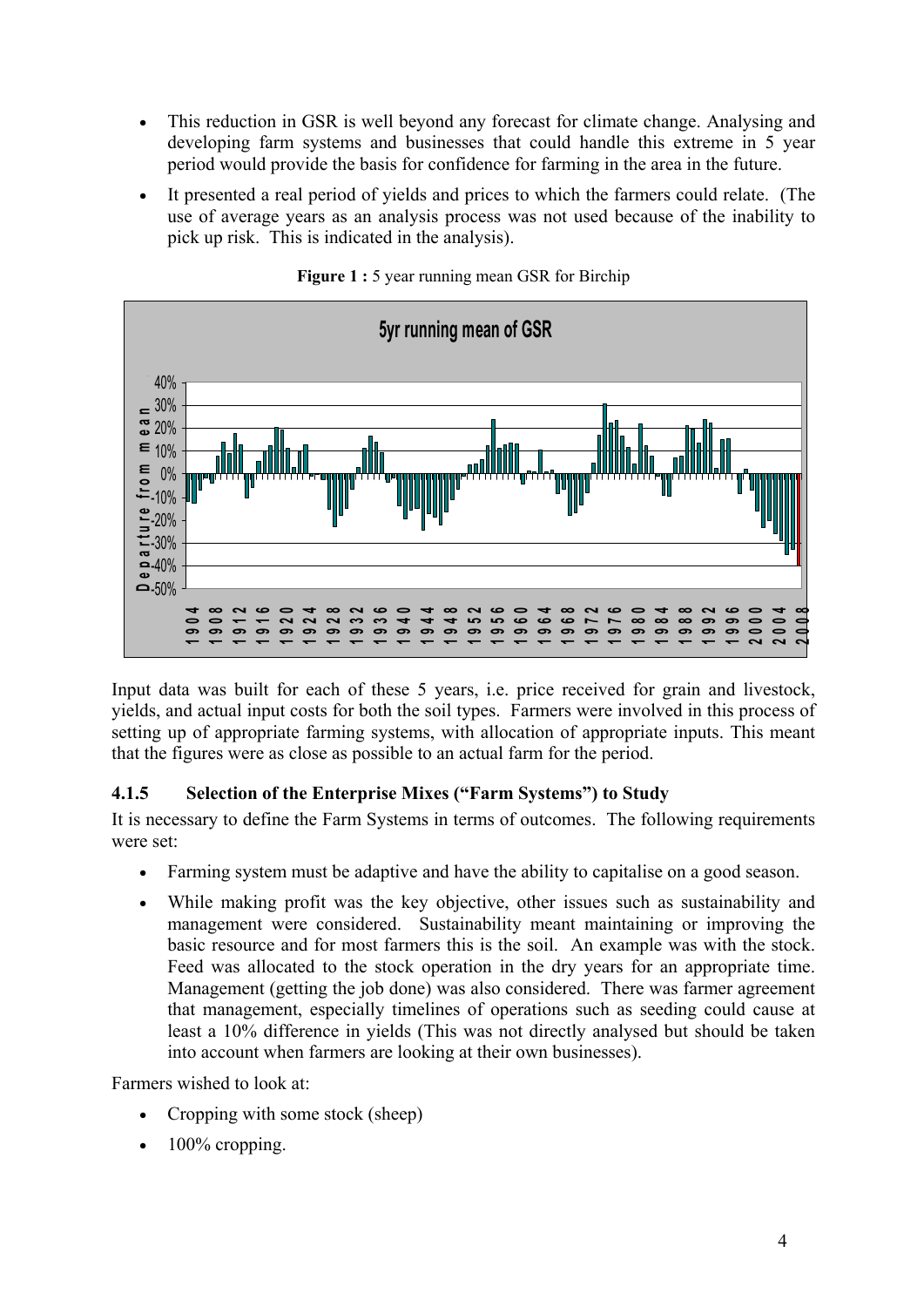### **4.1.6 Matching Inputs to Outputs**

Maximizing profit through enterprise choice required the allocation of correct inputs to drive the system, both in the short and long term:

- Input reductions must have minimal effect on production.
- Justification of input levels was based on:
	- **Farmer experience**
	- Consultants experience
	- $\blacksquare$  Local trial work
	- Outside trial work that can be meaningfully transferred to local area

As an example, the decision to move to a P (Phosphorus) replacement policy was based on:

- Farmer experience and observation was that there would be little effect on yield with low P applications around 5 units.
- BCG trials on similar soils have seen little or no P response above 5 units of P at seeding.

All levels of crop and sheep enterprise variable inputs were discussed and agreed upon by the group.

*Input details:* 

- $\bullet$  4000 ha property 2 family operation.
- P replacement policy all crops received  $5 \text{ kg of P at seeding.}$
- All crops received 1.5 kg Zinc Sulphate.
- Additional nitrogen (N) in the 2005 year.
- Trifluralin used on 42% of crops in sheep option scenario and 60% in the 100% crop option.
- All crops received broad leaf weed control.
- Glyphosate used at a rate of 1.5 L/ha on all crops pre seeding.
- All pastures either spray topped or grass removed.
- All break crops had grass removed
- All input pricing as it actually was for each year. i.e. fertiliser price was at the price paid in that year.
- The sheep operation comprised all ewes mated to crossbred rams with replacement ewes purchased each year. A separate analysis compared a self replacing sheep system. Profit (net cash flow) was similar, however the cost base for the self replacing system was lower and hence less risk. Detail of the sheep operation also included supplementary feeding and these costs were included each year depending on the severity of the season.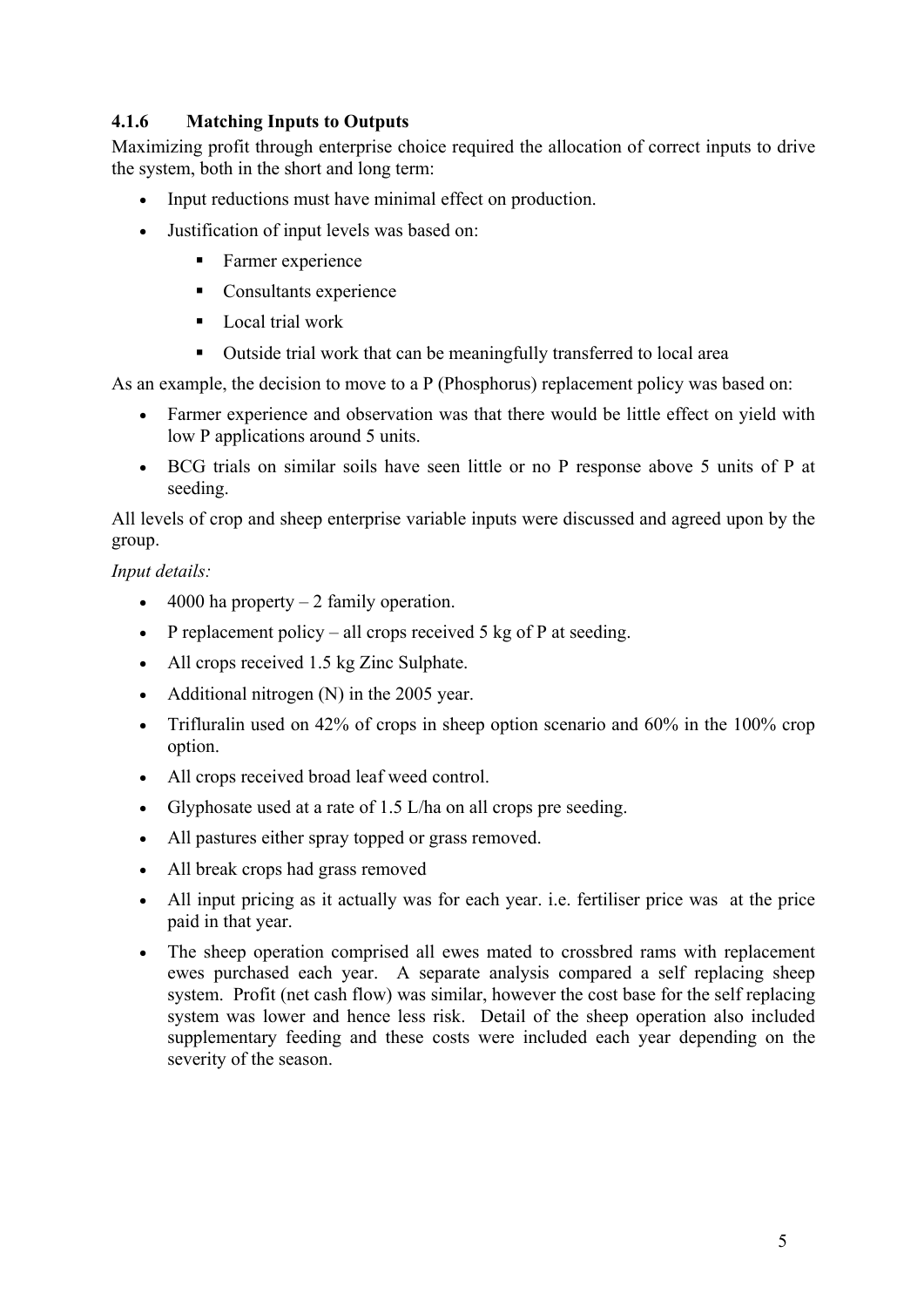### **4.1.7 Treatment of Debt**

In order to show the sensitivity of various farm systems, debt was imposed on the scenarios at 5 levels at the start of Year 1 (2004).

- $0$  debt  $97%$  equity
- 0.5 million 90% equity
- 1.0 million  $82\%$  equity
- 1.5 million  $74\%$  equity
- 2.0 million  $65\%$  equity

## **4.2 Deciding the Scenarios for Analysis**

Given that farmers wanted to know the impact of heavy and light soils, and the crop and crop/livestock options, the following scenarios were selected for detailed analysis:

- Some sheep and crop, 50 % heavy soil type and 50% light soil type.
- Some sheep and crop, 100% heavy soil type.
- 100% crop on 50% heavy soil type and 50% light soil type.
- $\cdot$  100% crop on 100% heavy soil type.

These four scenarios were budgeted and run over the previous five seasons using actual input costs and prices, with inputs and yields as observed and agreed on by the farmers.

Proportions of crops/enterprises were based on:

- Risk
- Profit
- Sustainability
- Rotation considerations
- Management of grass weeds.

The system with sheep (Farming System 1) had:

- 30% pasture of which 60% sown for feed.
- 44% wheat and barley.
- $\bullet$  2.5% canola
- $\bullet$  10% cereal hav
- 13.5% lower input (opportunity) barley

### The system with 100% Crop (Farming System 2) had:

- 46% wheat and barley
- $\bullet$  10% canola
- $\bullet$  20% peas
- 14% lower input (opportunity) barley
- $\bullet$  10% cereal hay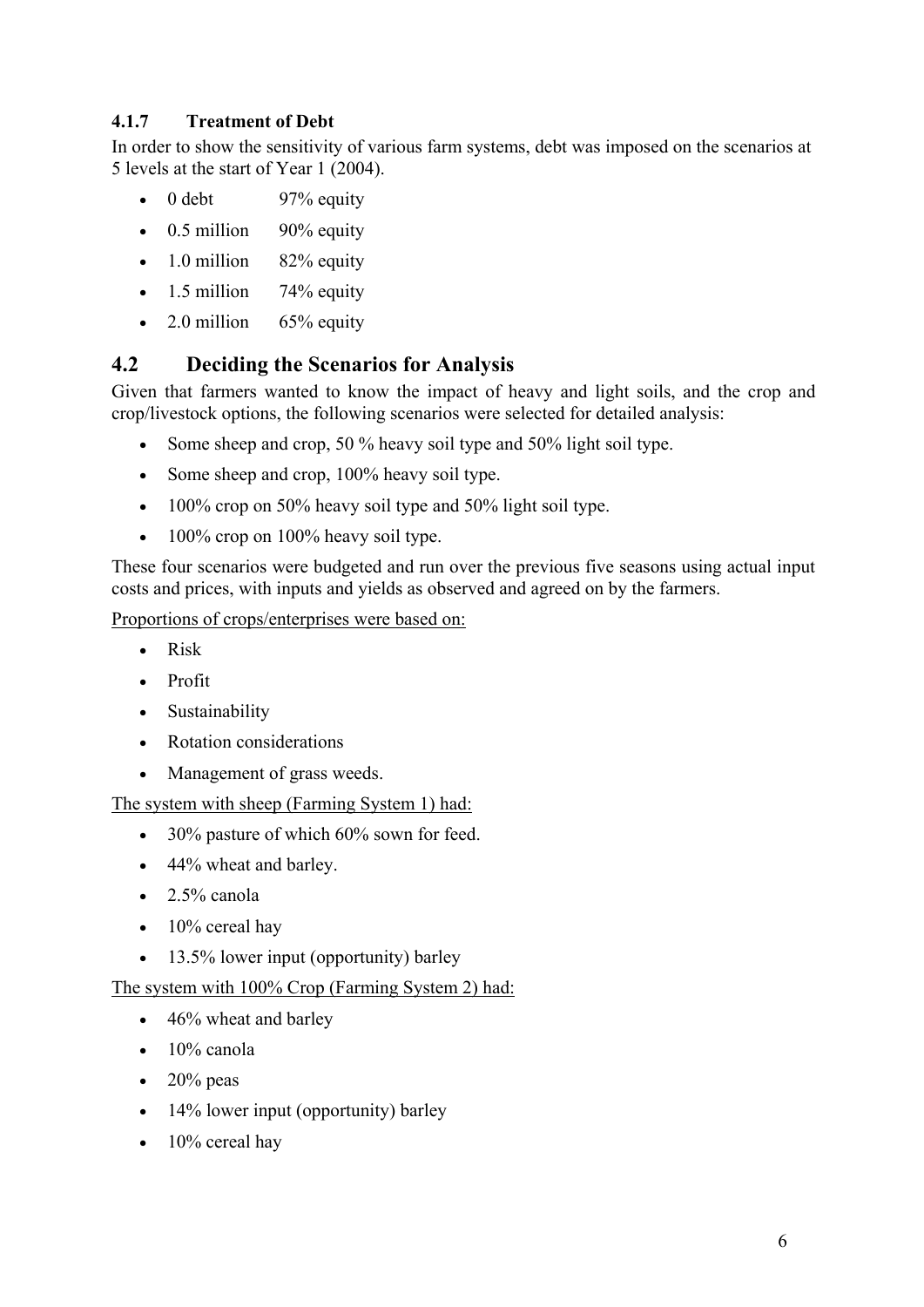## **4.3 The Analysis - General**

The financial analysis was based on current best practice from a profit point of view and therefore is the best outcome that could be achieved for the example farm over the 5 year period, without there being major management issues such as ryegrass resistance.

It should be understood that many farm operation decisions would not analyse their inputs to drive yield as thoroughly as was the case in this project.

This process of challenging the farm system and then allocating best practice inputs is important as major profit improvement can result from this approach alone.

This is demonstrated by the following analysis of a farm property on Eyre Peninsula over a 5 year period where a modified approach was used and then compared with normal district practice. The following graph shows the running cash flow position for an Eyre Peninsula farm at the end of each financial year.



**Figure 2 :** Analysis of Eyre Peninsula farm. Net cash flow over 5 years with starting debt of \$100,000

The \$400,000 improvement in cumulative profit over 5 years shown in Figure 2 was due to a range of changes:

- 1. More discretionary use of chemicals on all paddocks with some reductions in some paddocks
- 2. Move to a P replacement strategy without major yield impacts (this may not be sustainable in the long term)
- 3. Seeding rate reduction in heavy soils.
- 4. Enterprise mix change with more stock on the poorer cropping paddocks
- 5. Sown feed/opportunity crops.
- 6. Variable lease.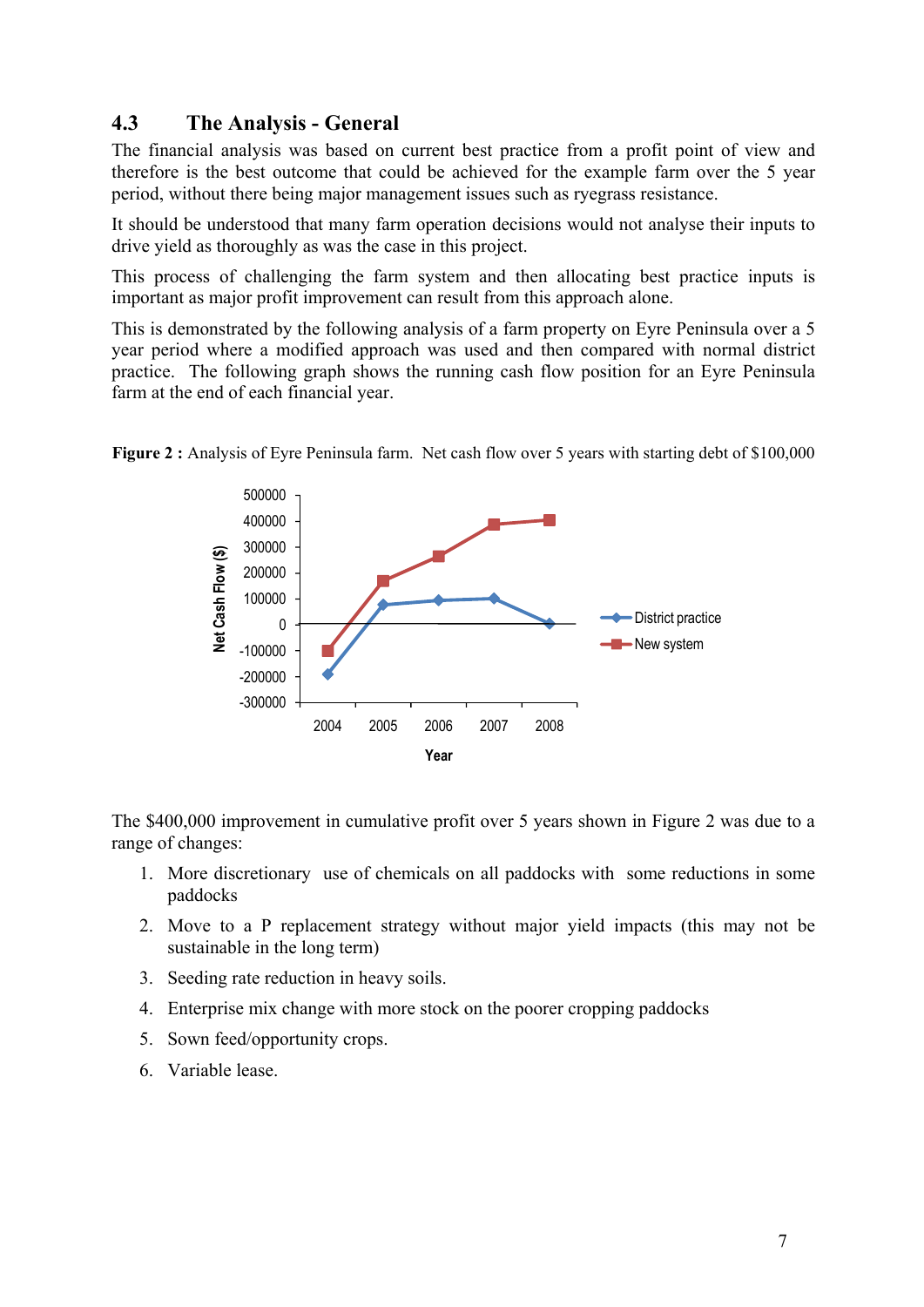# **5 RESULTS**

## **5.1 Farm Analysis of the Four Scenarios at Birchip (5 year period 2004-2008 inclusive)**

#### **5.1.1 Farm with Heavy Ground only - 100% Crop vs. Cropping/Sheep Mix**

In the last 5 seasons at Birchip (2004-2008), crop production from the heavy soil types has been very low. Under these conditions, the system that included sheep was more profitable than the 100% cropping (Figure 3). This indicates the higher risk of 100% cropping on these soil types over the five years. Over the period of 40% below average 5 year running GSR, to achieve any positive net cash flow, the business farming heavy country had to include some stock and have no or very little debt (such as owing a maximum of \$250,000 at the start, which would be 93% equity).

Debt levels have a major impact on farm profitability.

**Figure 3 :** Farm with 100% heavy soil. Cumulative net cash flow over 5 years with various starting debt levels



#### **5.1.2 Farm with 50% Heavy Soil, 50% Light Soil – 100% Crop vs. Cropping/Sheep Mix**

In the case of the 50% light, 50% heavy ground there was little difference in the two farming systems (Figure 4). Positive net cash flows were achieved over the five years up to a starting debt level of \$1.5 million, which was 74% equity.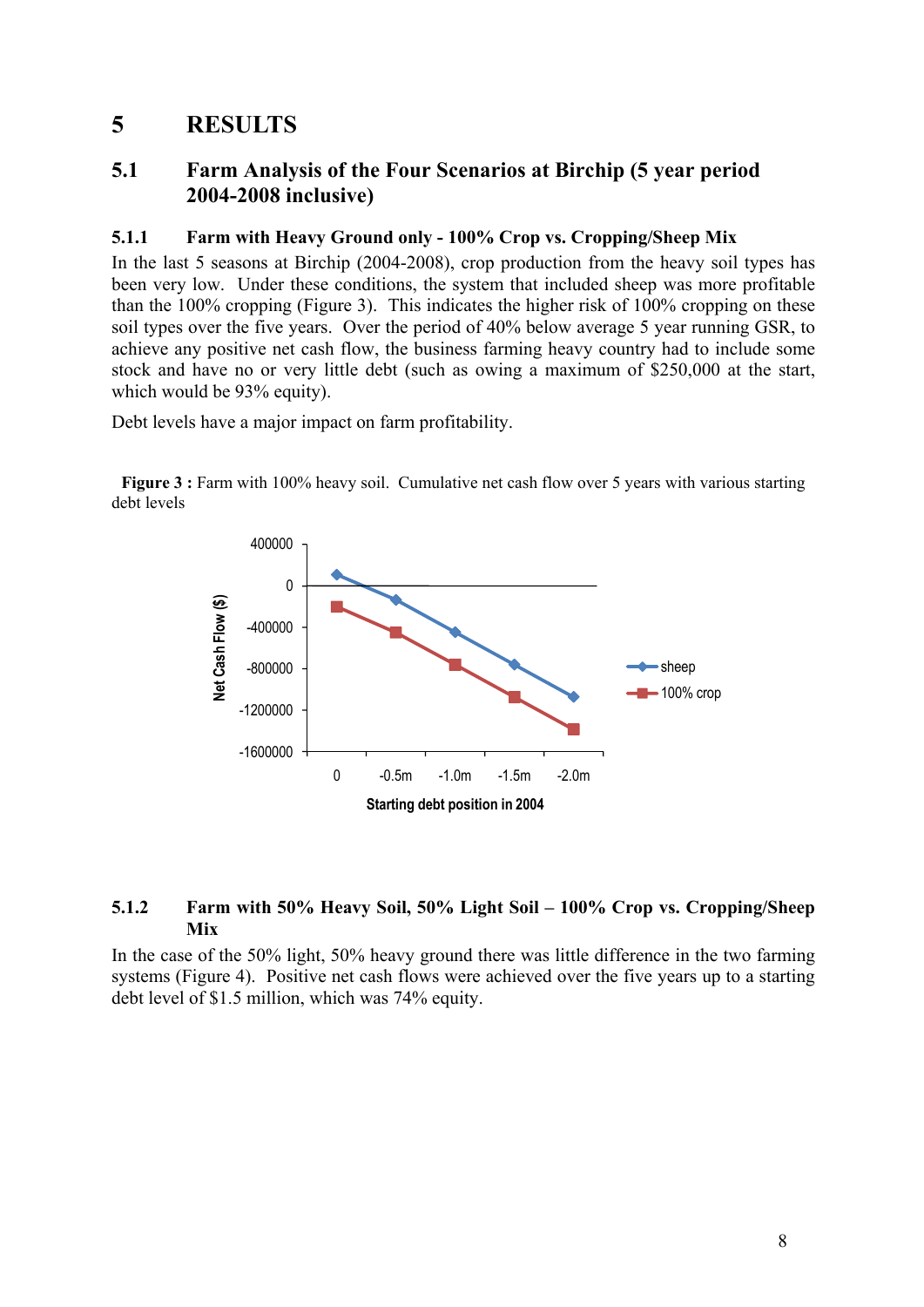**Figure 4 :** Farm with 50% heavy soil and 50% light soil – Cumulative net cash flow over 5 years with various starting debt levels



#### **5.1.3 Enterprise Mix to Soil Type**

The cash performance of farm systems with all heavy ground and only cropping was by far the worst of all the systems, followed by the sheep and crop system on the heavy ground (Figure 5). There was a marked improvement in cumulative net cash flow where the farm comprised 50% light soil types and 50% heavy soil types, regardless whether this mix of soil types was 100% cropped or some sheep were included in the farm system.





#### **5.1.4 Key findings on land capability/enterprise mix scenarios**

- 1. On the farm with 50% light/50% heavy soils, enterprise mix had little effect on profitability.
- 2. On the farm with 100% heavy soils, enterprise mix was more important, having some sheep reducing risk, allowing a \$300,000 improvement in cumulative net cash flow over 5 years for all starting debt levels.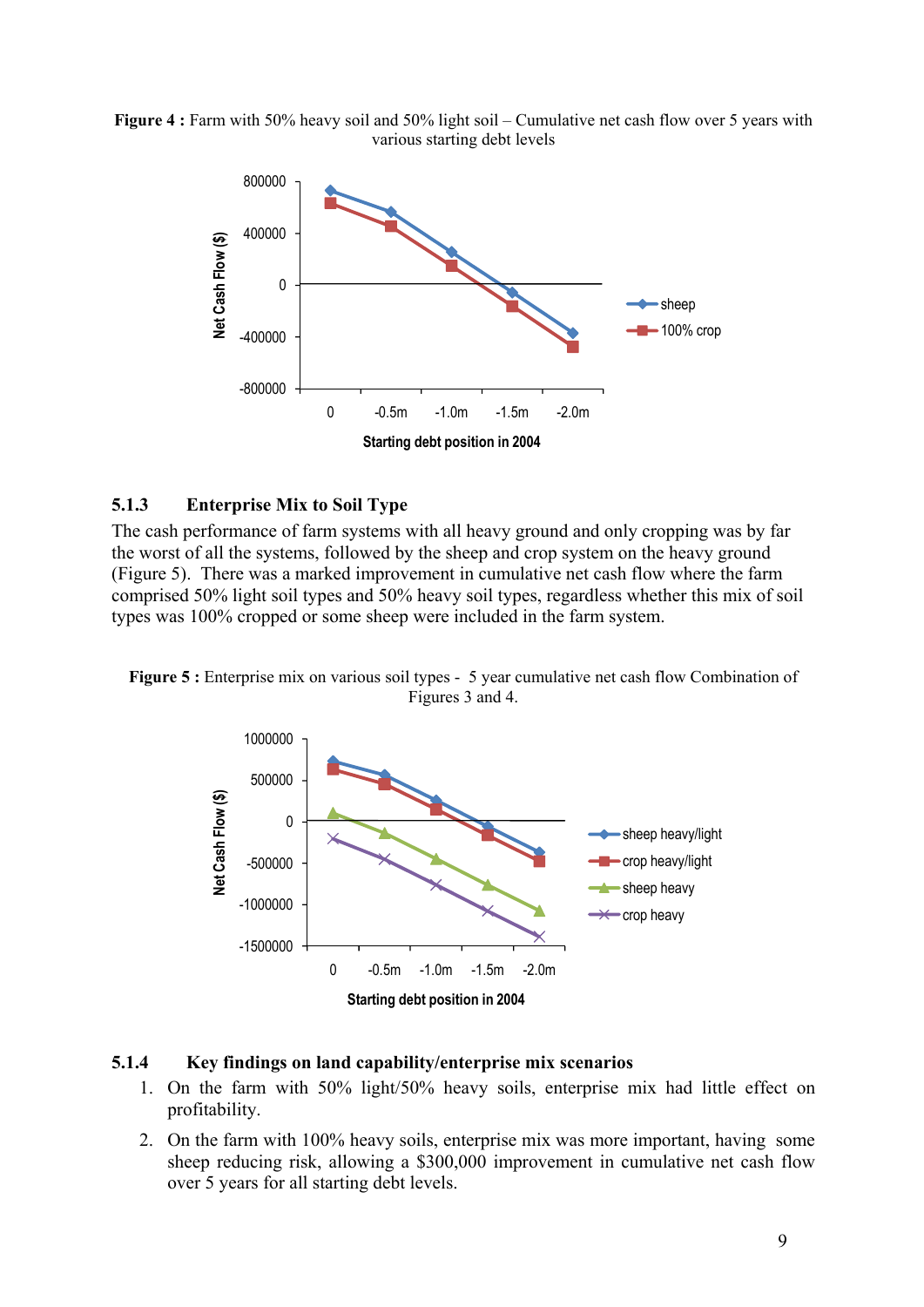3. The difference in 5 year net cash flow between the farm with all heavy soil types and the farm with a mix of heavy and light soil types, with the same enterprise mix, was around \$1 million. In the drought years the Birchip light soils were still producing profitable yields while on Birchip heavy soils yields were very low or nil.

## **5.2 Machinery Costs and the Impact on Profitability and Risk**

Because machinery is a major area of investment for cropping enterprises, the impact of the level of this investment on the 5 year net cash flow was examined

Once the farm system and performance levels had been agreed on, an appropriate machinery list was put together by the farmers. The farmers were taken through the process of allocating the plant required to run the farm efficiently. Once farmers knew the operation and understood the farm system their speed and agreement on the actual plant required was impressive.

A benchmark used as a guide to the investment in machinery on crop farms is investment in machinery per tonne of grain.

The machinery value at the start of the 5 year period in the Case Study was \$226 of machinery/tonne of grain produced.

#### **Machinery example used to show the effect of different investments on overall profit**

The effect on net cash flow of different machinery investment per tonne of grain produced was shown in (Table 1). Annual cost of owning machinery was 10% of the current value each year. (Ten percent depreciation of current value each year is acceptable as an average machinery depreciation for most farmers, although values can vary from 7% - 15%).

Different investment in machinery was analysed to show the effect on net cash flow.

**Table 1 :** Example of machinery value relative to machinery investment/tonne of grain. 100% crop/ heavy soil types only

| <b>Machinery Value</b> | \$ machinery / tonne of grain |  |
|------------------------|-------------------------------|--|
| \$900,000              | \$169                         |  |
| \$1,200,000            | \$226                         |  |
| \$1,500,000            | \$282                         |  |
| \$1,800,000            | \$338                         |  |
| \$2,100,000            | \$395                         |  |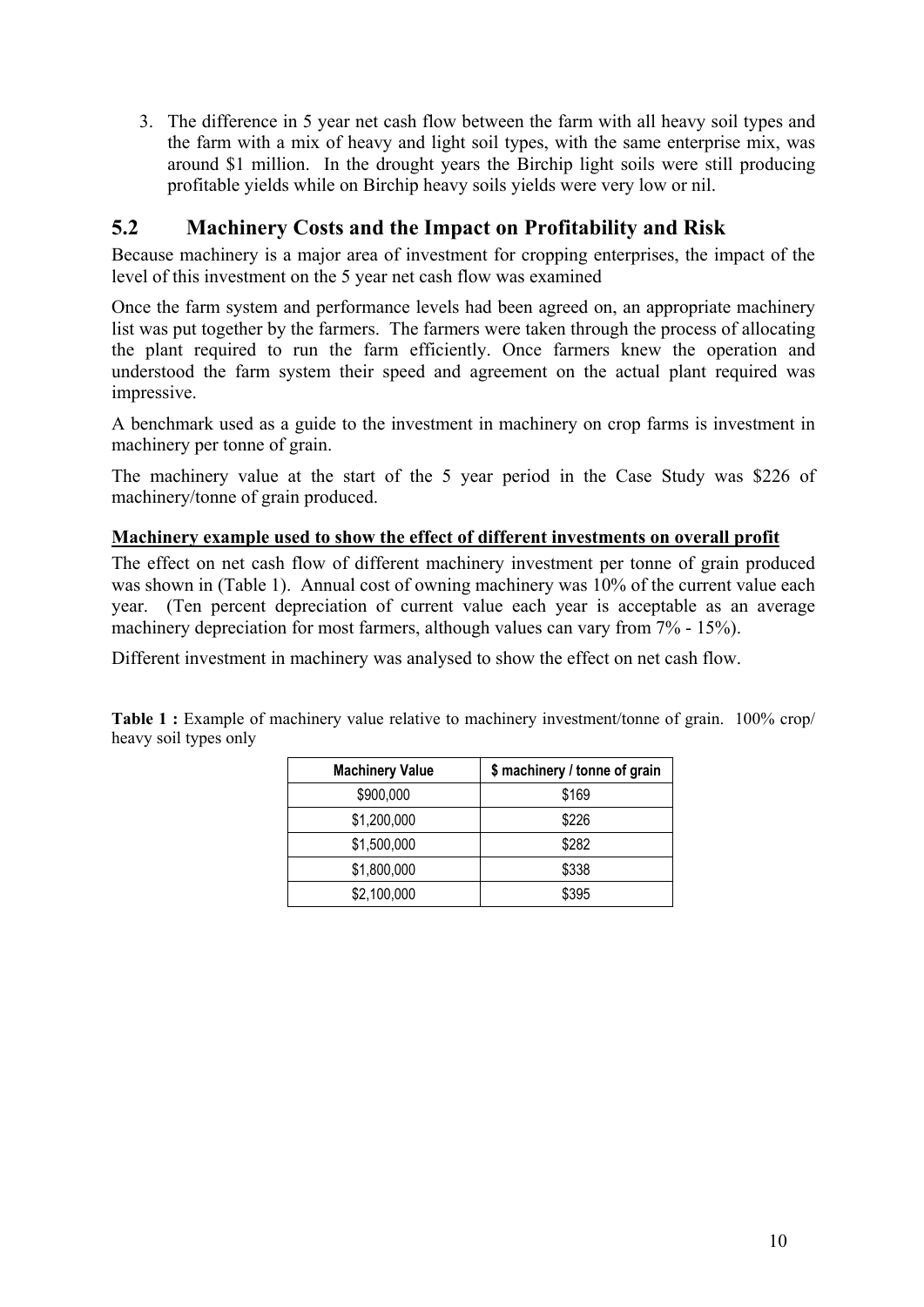**Figure 6 :** Machinery ownership costs – 100% crop on heavy ground only with a starting debt of \$1.0M in 2004.



In the case study analysis, investment in plant used was \$226/t of grain, amounting to a total of \$850,000 in machinery for the sheep and crop option and \$1,200,000 in machinery for the 100% crop option. The different investments in machinery had marked affects on the finishing cash position in 2008. This is on the condition that the annual depreciation cost equates to a use of cash and that different levels of machinery did not have adverse effects on repair and maintenance costs, labour costs or on timeliness of operations.

|                          | <b>Investment</b><br>\$/ton of grain | <b>Total Value</b> | <b>Finishing position</b><br>after 5 years |
|--------------------------|--------------------------------------|--------------------|--------------------------------------------|
| Low to medium machinery  | \$226/t                              | \$1,200,000        | -\$848,636                                 |
| Medium to high machinery | \$338/t                              | \$1,800,000        | $-$1,219,375$                              |
| <b>Difference</b>        |                                      |                    | \$370,739                                  |

**Table 2 :** Machinery investment and effect on net cash flow over a 5 year period

The difference between low to medium plant investment (\$226/t grain) and medium to high plant investment (\$338/t grain) was \$370,739 over five years.

Low investment is not advantageous if efficiencies such as timeliness and quality of operation and repair and maintenance costs are adversely affected, and hence cash flow and profit are affected. Machinery investment is often traded against labour costs, but machinery investment is a critical consideration and requires a realistic approach when looking at financial comparisons between systems and farms.

## **5.3 Farm Business Resilience and Capacity to Handle Risk**

#### The **inherent resilience of the business and the capacity of the operator to manage risks** are critical to survival and prosperity.

To assess capacity to handle risk, the case study analysis looked at the individual components that make up the farm business:

Range of best enterprise mixes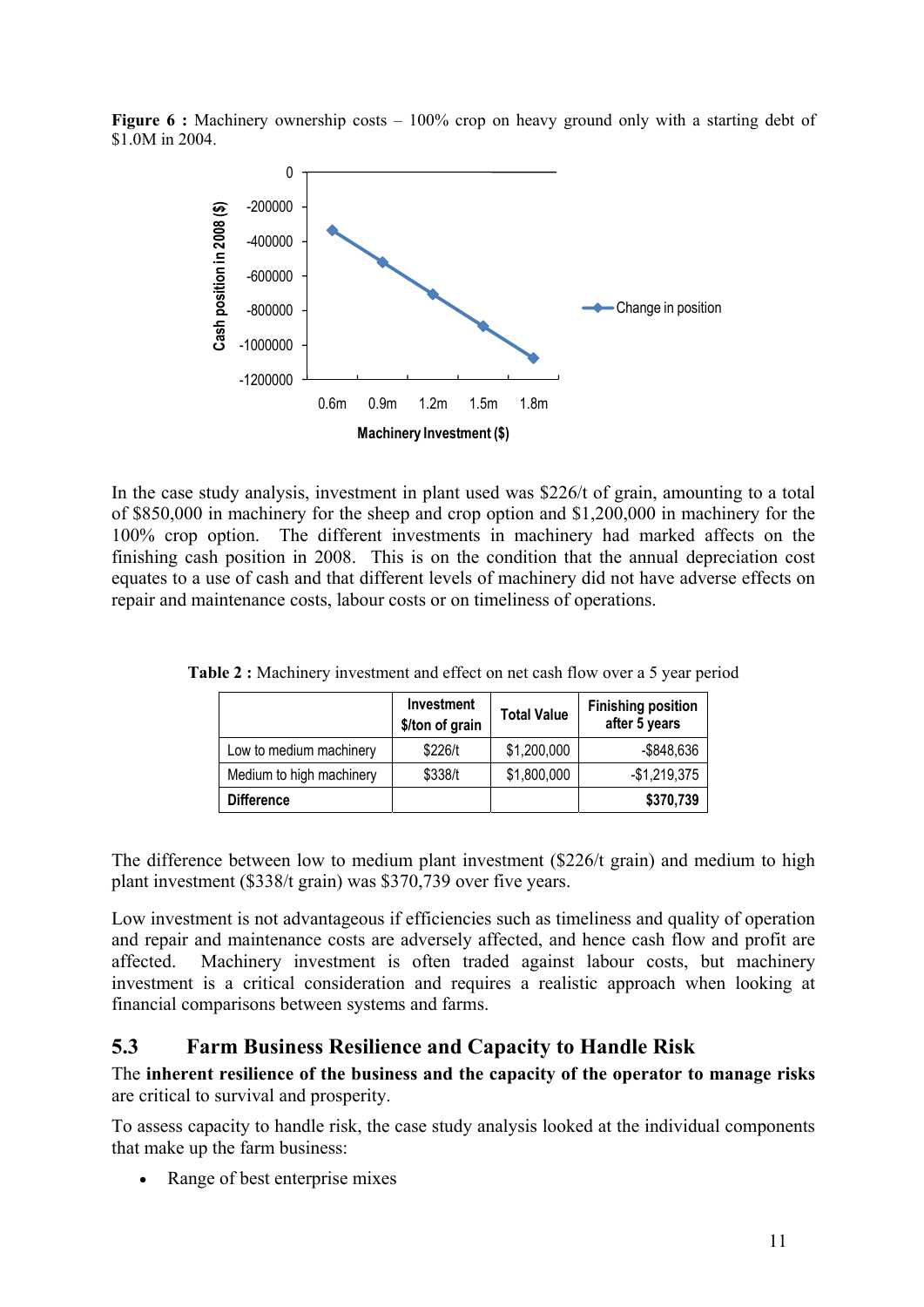- Allocation of variable inputs
- Farm capability (soil types and rainfall)
- Debt and its overall effect
- Machinery investment

The next step in the project was to look at different farm businesses and their ability to manage the 5 year tough period at Birchip.

Each farm business is different and trades many individual components against each other, i.e. machinery vs. labour, off farm income vs. labour, labour vs. leisure time. Whole farm business analysis must reflect the whole picture.

Two example farms (Farmer A and Farmer B) were used to show how farms that may appear similar can have different financial outcomes over the 5 year period.

#### **Farmer A**

- $50\%$  heavy,  $50\%$  light soil
- \$900,000 machinery investment
- \$48,000 off farm income
- Continuous cropping
- Debt of \$500,000 at start of 2004

#### **Farmer B**

- 100% heavy ground
- \$1,300,000 machinery investment
- No off farm income
- Continuous cropping
- Debt of \$500,000 at start of 2004

**Figure 7 :** Farmer A vs. Farmer B – Financial position at end of each year from 2004 to 2008.

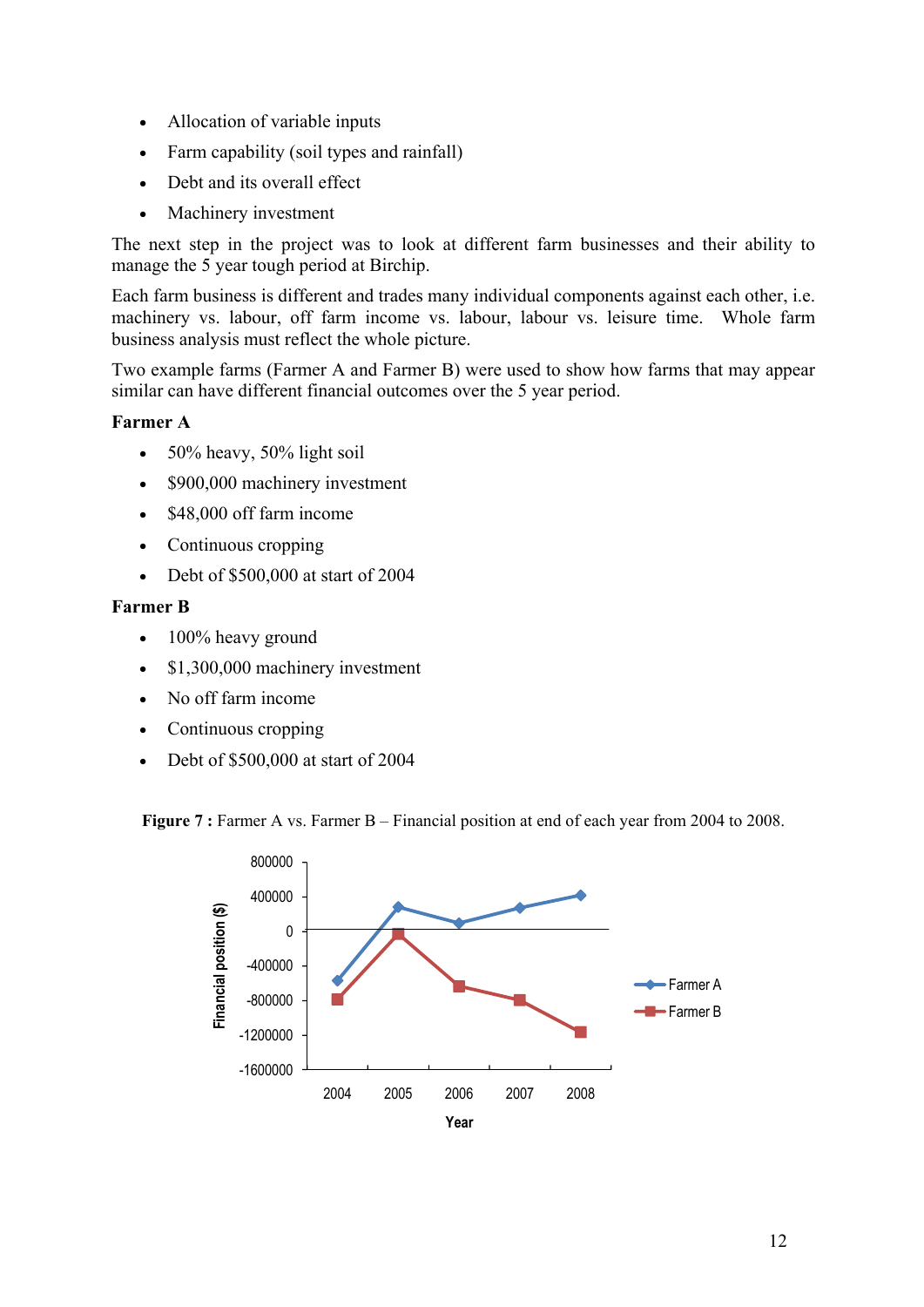In Figure 7 is a running cash flow for Farmer A and Farmer B over the 5 year period – 2004 to 2008. With both farmers practising best practice agronomy and both having 100% crop, the difference in net cash flow at the end of 2008 is \$1.59 million. This difference is considerable; given the only difference between the two farmers is land type, investment in machinery and \$48,000 off farm income. Their starting position in 2004 was the same at - \$500,000.

The major contributor to this difference in financial position is land type (66%), followed by off farm income (18%) and machinery investment (16%). This example was used to show that there are a number of financial aspects of the farm that build resilience. The analysis shows that just the off farm income and less machinery investment would contribute to a difference of \$540,000 in the two positions over 5 years.

In fact, the scenario of 100% crop on heavy ground was the only scenario that showed no improvement in the financial position over the 5 years even at zero debt at the start of 2004. For a business that is 100% crop on heavy soils to maintain or improve their financial position over the 5 years there would need to be some off farm income and/or a lower investment in machinery.

# **5.4 Purchasing of Land**

Land purchase is usually the source of the largest borrowing that occurs, with machinery being the next highest investment. There have been some concerns that the use of current benchmarks does not pick up risk, especially those associated with large purchases such as land.

The following examples look at risk considerations and analyse the effectiveness of some current financial benchmarks. Two farm examples are used: Farmer C and Farmer D. The only difference between the two farms is Farmer C had 100% heavy land after purchase and Farmer D had 50% heavy land and 50% light land after purchase

## **5.4.1 Farmer C – 100% heavy soil**

Farmer C is deciding whether to purchase land at the start of 2004 (800 ha at \$1250/ha at a cost of \$1.0 million). They currently owe \$500,000 (90% equity) prior to purchase. Debt level increases to \$1.5m after purchase.

The farmer completes a cash flow for **an average year** indicating a good net cash flow and profit.

| <b>Benchmark</b>                    | Result after purchase 2004 | <b>Comment</b>  |
|-------------------------------------|----------------------------|-----------------|
| Equity 90% prior to purchase        | 73%                        |                 |
| Machinery Investment                | Less than \$226/t          | Good            |
| Return on capital                   | 7.4                        | Good            |
| Peak debt/Gross income              | 1.32                       | Average         |
| Times debt servicing                | 2:1                        | Average to good |
| Finance costs as % of GFI           | 13%                        | Average         |
| Net cash flow after family drawings | 23%                        | Very good       |

**Table 3 :** Farmer C – Financial benchmarks at the start of 2004 after land purchase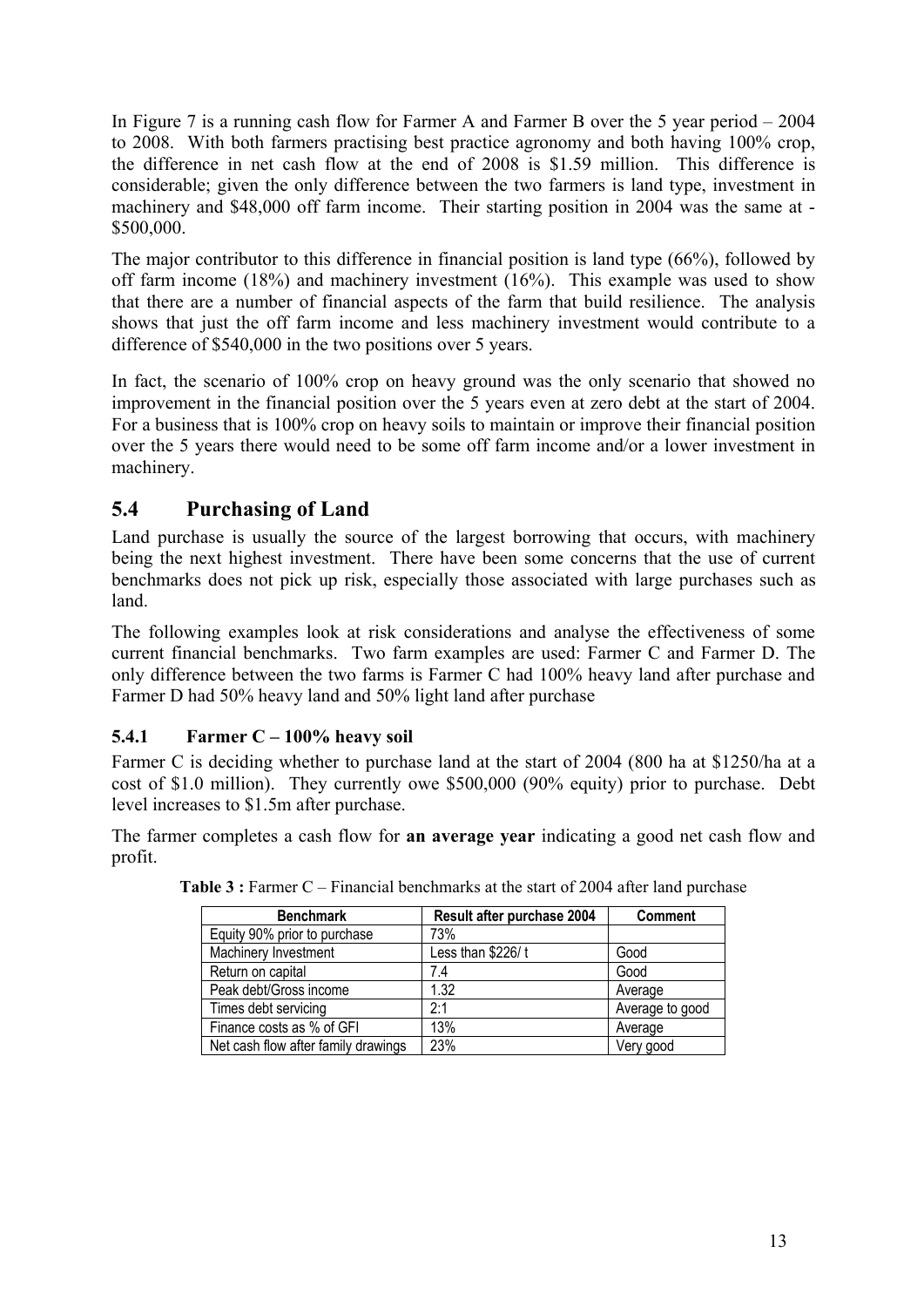| <b>Benchmark</b>                    | Result after purchase 2004 | <b>Comment</b>           |
|-------------------------------------|----------------------------|--------------------------|
| Equity 90% prior to purchase        | 51%                        | Poor and needs attention |
| Peak debt/Gross income              | 2.34:1                     | Urgent                   |
| Times debt servicing                | 1.4:1                      | Average to poor          |
| Finance costs as % of GFI           | 23%                        | Poor                     |
| Net cash flow after family drawings | 13.5%                      | Average                  |

Table 4 : Farmer C – Financial benchmarks at end of 2008

**Figure 8 :** Farmer C financial position at end of 2008



Start position 2004 - \$1.500.000 Finish position end 2008 - \$2,800,000

The key benchmarks have identified a problem once the business is in trouble but did not indicate the business risks at the time of land purchase. Often when financial analysis is done average prices and yields are used. Birchip heavy ground in an "average" year is profitable but this style of analysis fails to pick the rapid reduction in yield on this soil type in below average years. This rapid reduction in yield has a major effect on profitability (and on survival).

#### **5.4.2 Farmer D – 50% heavy soil, 50% light soil**

In the case of Farmer D, with 50% heavy soil and 50% light soil after purchase (rather than 100% heavy soil as in the case of Farmer C) he would have maintained his position over the 5 years and been \$1.34 million in front of Farmer C although their initial benchmarks were similar at the start of 2004.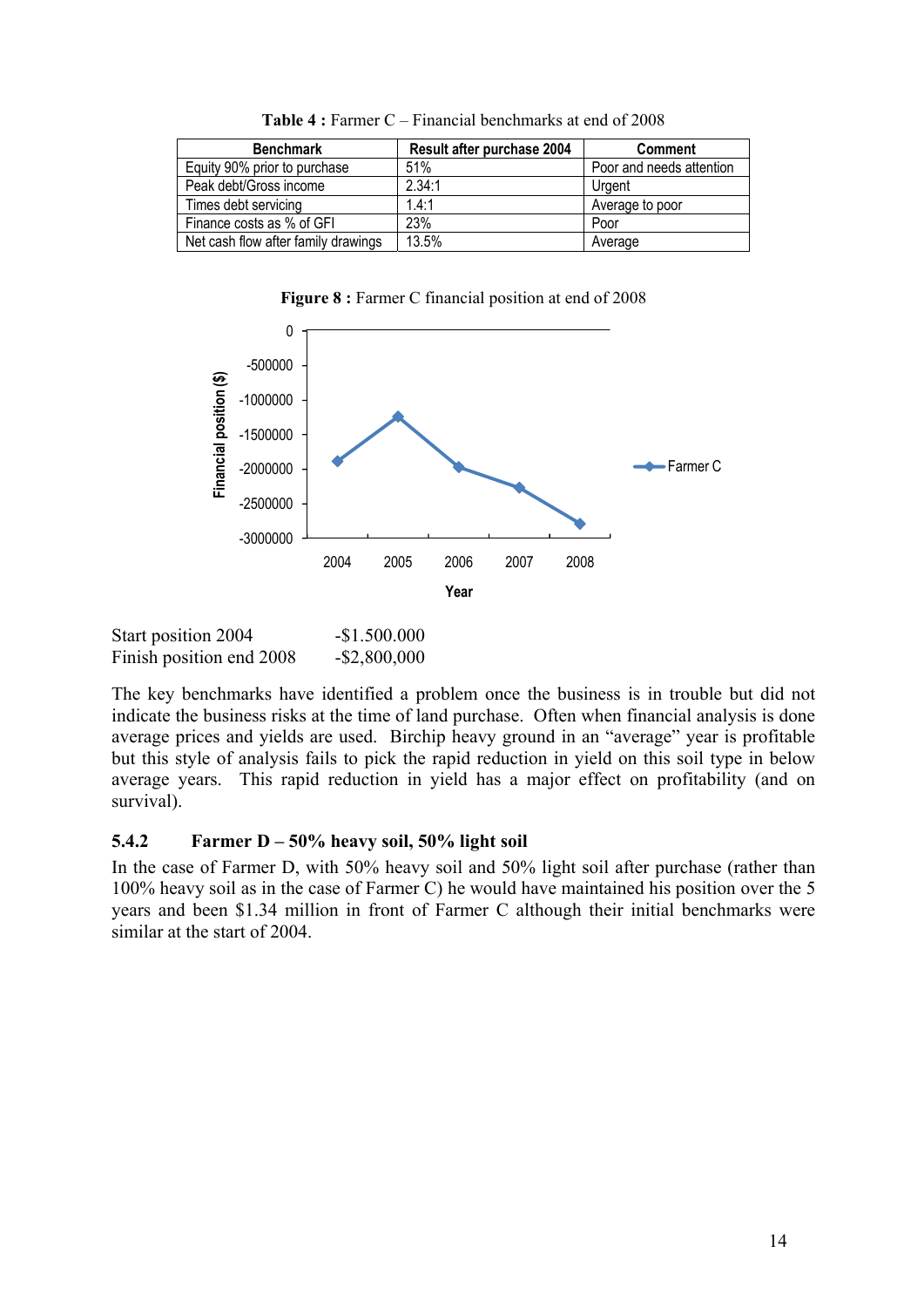



### **5.5 Using Net Cash Flow / Break - Even Analysis for Assessing Risk**

For major farm purchases the current benchmarks are not picking risk because budgets are completed on an 'average' year. Some farms are more prone to a drop below average than others as indicated when comparing Farmer C (all heavy soil) and Farmer D (50:50 heavy/light soil).

With current benchmarks not identifying risk, there is a requirement for a different approach.

This approach must achieve some basic outcomes.

- 1. Reflect the state of the whole farm business. Because the farm business is a complex interrelationship of compromises, it is the overall result (net cash flow) that is important.
- 2. Show the sensitivity of the farm business to a range of seasons to give the farmer an appreciation of risk.
- 3. Pick differences between enterprises and their individual sensitivity to a range of seasons relative to the soil capabilities.

To capture the above requirements it is necessary to analyse the farm business over different rainfall decile years. Each farm has different soil types that have different yield outcomes per crop at various rainfall deciles. An example is canola yield at Birchip drops more rapidly than wheat in lower decile years. This result is more pronounced on the heavy soils than the light soils. Once the farm analysis is run over a range of rainfall decile years a breakeven point can be calculated.

This analysis is done over one year and covers:

- The whole farm business (whole farm approach)
- Sensitivity to a range of seasons (deciles for GSR)

As with other complex issues it was found that example farms most easily explained this concept.

To evaluate break - even analysis, three farmer examples were used to look at the sensitivity of each farm operation to a range of below average seasons. These farmers were compared to assess decile break - even as a risk assessment tool.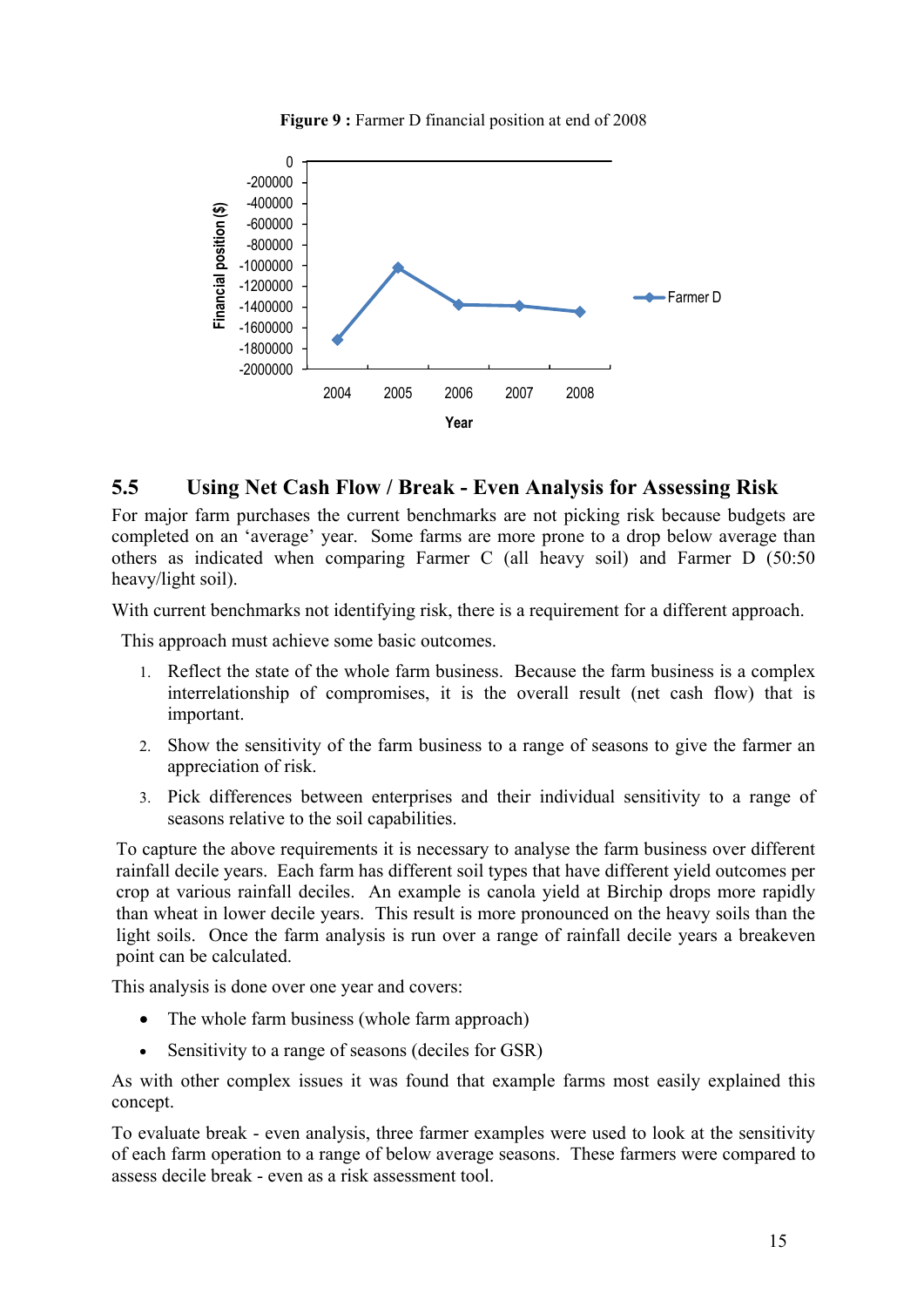### **Farmer C**

- $\bullet$  100% crop
- 100% heavy soil type
- \$1.2 million machinery investment
- \$1.5 million debt

#### **Farmer D**

- $\bullet$  100% crop
- 50% heavy /50% light soil type
- \$1.2 million machinery investment
- \$1.5 million debt

#### **Farmer E**

- $\bullet$  100% crop
- 50% heavy/50% light soil type
- \$0.9 million machinery investment
- \$0.5 million debt

Figure 10 : Sensitivity of farm businesses to a range of seasons - Whole farm net cash flow over 1

year



Table 5 : Sensitivity of farm businesses to a range of seasons – Whole farm net cash flow over 1 year

| Farmer   | Farm net cash flow over 1 year |           |          | <b>Break even</b> |
|----------|--------------------------------|-----------|----------|-------------------|
|          | Decile 1                       | Decile 3  | Decile 5 |                   |
| Farmer C | -512.794                       | -245.526  | 306.080  | Decile 4          |
| Farmer D | $-332.692$                     | $-53.911$ | 407.152  | Decile 3.2        |
| Farmer E | -149.859                       | 128,922   | 587,681  | Decile 2          |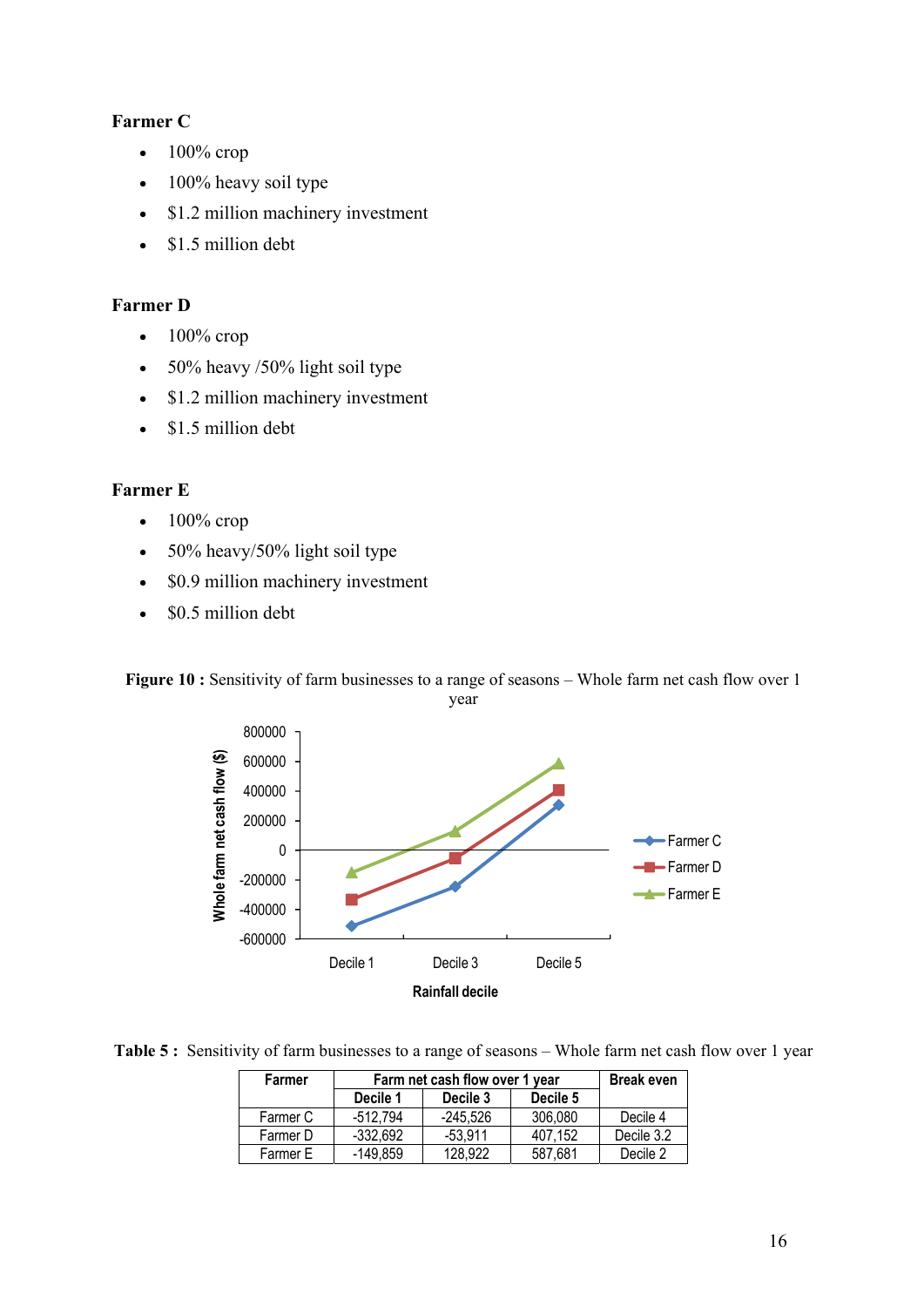The growing season rainfall (GSR) decile break - even is capturing the whole business. Birchip had an average of decile 2 over the 5 year period 2004-2008. The break - even graph indicates that Farmer E, continuously cropping with 50% heavy and 50% light soil, with low debt and lower machinery investment will maintain financial position at a decile 2. This is a resilient farm business.

Consequently each farm in each district will have a different decile break even, depending on its mix of soils, debt, investment in machinery etc. Standard benchmarks are of little value in this situation.

GSR decile break - even analysis can aid farmers in making the more risky decisions. A good example is taking on lease land. The new cash flow will incorporate all the costs of the lease. When this new scenario is run over different rainfall deciles a new graph is estimated to compare with the existing operation. If the additional lease increases the GSR decile to break even then the farmer can easily see that it is a higher risk strategy. A decrease in the GSR decile break - even indicates the lease is lowering his overall risk.

# **6 SUMMARY OF OUTCOMES**

The results of this work are similar to those of a recent study on Eyre Peninsula (Doudle *et al*., 2009).

*1. There was no general best bet farming system but a range depending on factors of each system on labour, soil type, rainfall, skills etc. (it is not just what you do but how well you do it.).* 

**At Birchip,** on the 50% heavy/50% light soil types, there was little difference in returns (and risks) between total cropping and mixed cropping/livestock systems. But on the 100% heavy soil types with a run of average decile 2 seasons, the sheep enterprise was important in generating returns and managing risk.

*2. Managers are progressive but intuitively know when to take measured risk and when to be conservative.* 

Not all farmers have this skill or they have it to differing degrees. An example of this is the decision about the level of investment in machinery.

**At Birchip,** the level of investment in machinery was an important component of the resilience of farms during poor seasons, especially on the total cropping systems, and especially on heavy soils.

*3. Equity does not always have to be high but improved equity and business strength is necessary before major expansion and technology adoption. Strong emphasis on having cash as an important component in any new purchase. A reserve of borrowing capacity is essential.* 

**At Birchip,** low debt, especially in the 100% heavy soil type scenario was the key to maintaining the financial position in the last five years.

*4. Understanding the sensitivity of changes to farm systems and investments with volatile seasons is essential to achieving profitability and managing risk. Traditional farm business analysis techniques often do not pick up risk.*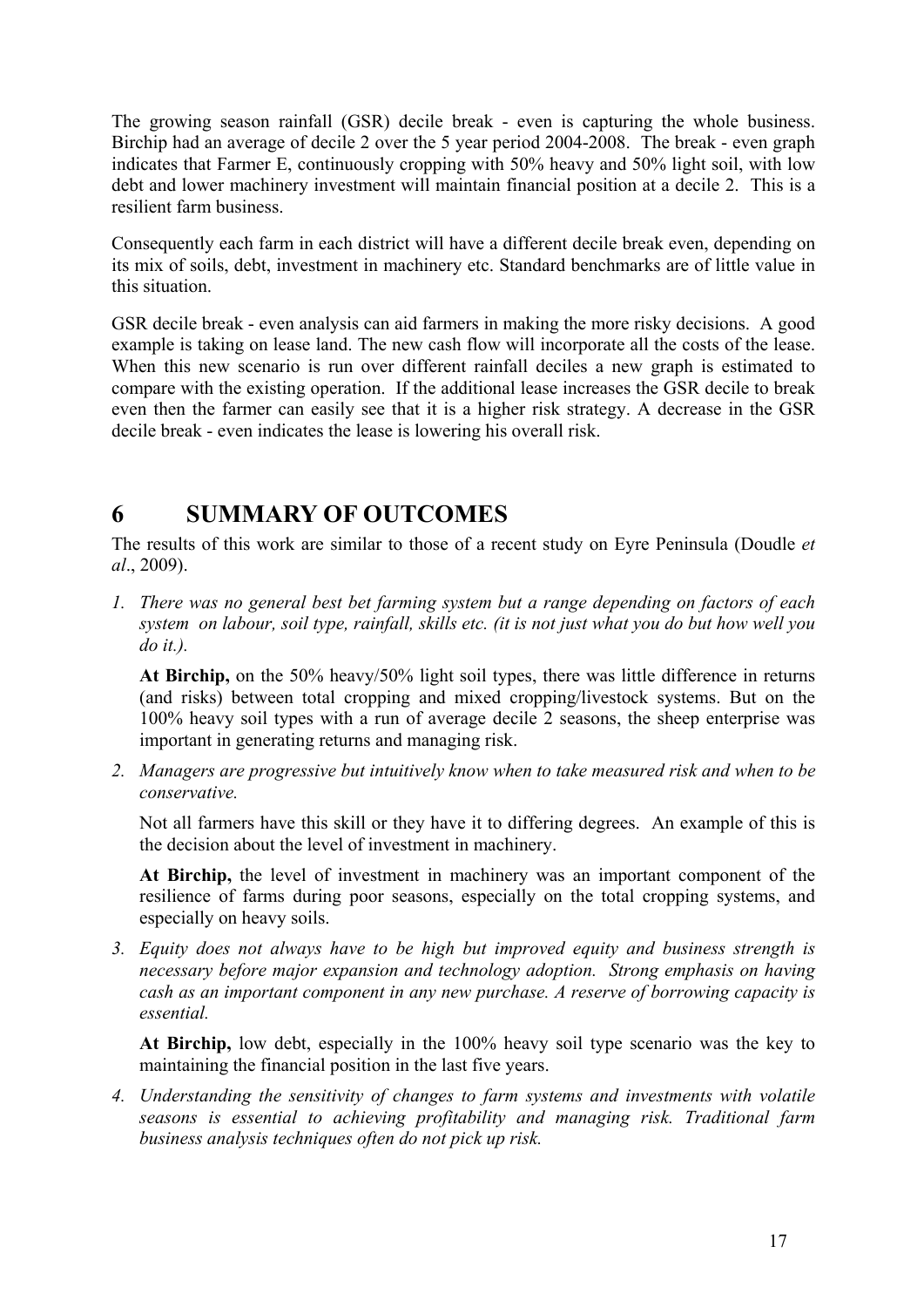A simple GSR decile break - even can be calculated by combining well-calibrated APSIM modelling and farmer experience (including management) to set the input data for yields for each farm business to identify the levels of critical variables. A simple program would allow a farmer to assess the risk position of projected annual cash flows.

**The Birchip project** also demonstrated how using GSR decile break even analysis can aid farmers in making the more risky decisions.

5. In terms of the farmers, whilst there was no formal evaluation of learning outcomes, the feedback clearly indicates that they now have a far clearer understanding of their farm business and its drivers and will use the outcomes of the project in their farm planning in future.

# **7 FUTURE DIRECTIONS**

The farmers benefited from the solid discussions on farm systems and then matching appropriate inputs. Both process and outputs were important to the farmers. In the short term there is immediate gain from this process in terms of better understanding the interrelationships in the farm business.

## **7.1 Group Structure**

Farmer comment on the number of participants in workshops was 'the smaller the better'. Six to eight farm businesses is an ideal number. **An essential issue is that the workshops run in a series and participants need to commit to attend them all.** 

Each group needs a coordinator that accesses information resources where required. One coordinator should stay with a group from start to finish giving continuity.

Independent consultants are the key to driving the program. Their inclusion is important for two reasons - their validation of agronomic inputs is very important, and they are in a position to run further groups into the future. One consultant should stay with a group from start to finish giving continuity.

If the workshops can be simplified, a training session for consultants may be all that is needed and therefore only one consultant would need to be present at the workshops.

Therefore the suggested group structure is:

- Farmers  $6 8$
- Consultant (1or 2)
- Local Extension/Research (1)
- Co-ordinator (Champion)

### **7.2 Using a case study farm**

Advantages: Very effective basis for group discussion and allows debate about farm systems and inputs to systems without becoming personal. Using a case study farm which uses an individual farm to provide the structure and financial relationships but is based on figures provided by the group rather than the individual farmer is not as confronting for that farmer or the group as a whole.

Disadvantages: Care needs to be taken that the case study farm is as close as practicably possible to an actual district situation. It must have local ownership. Taking an actual farm but rebuilding it with the group achieves both.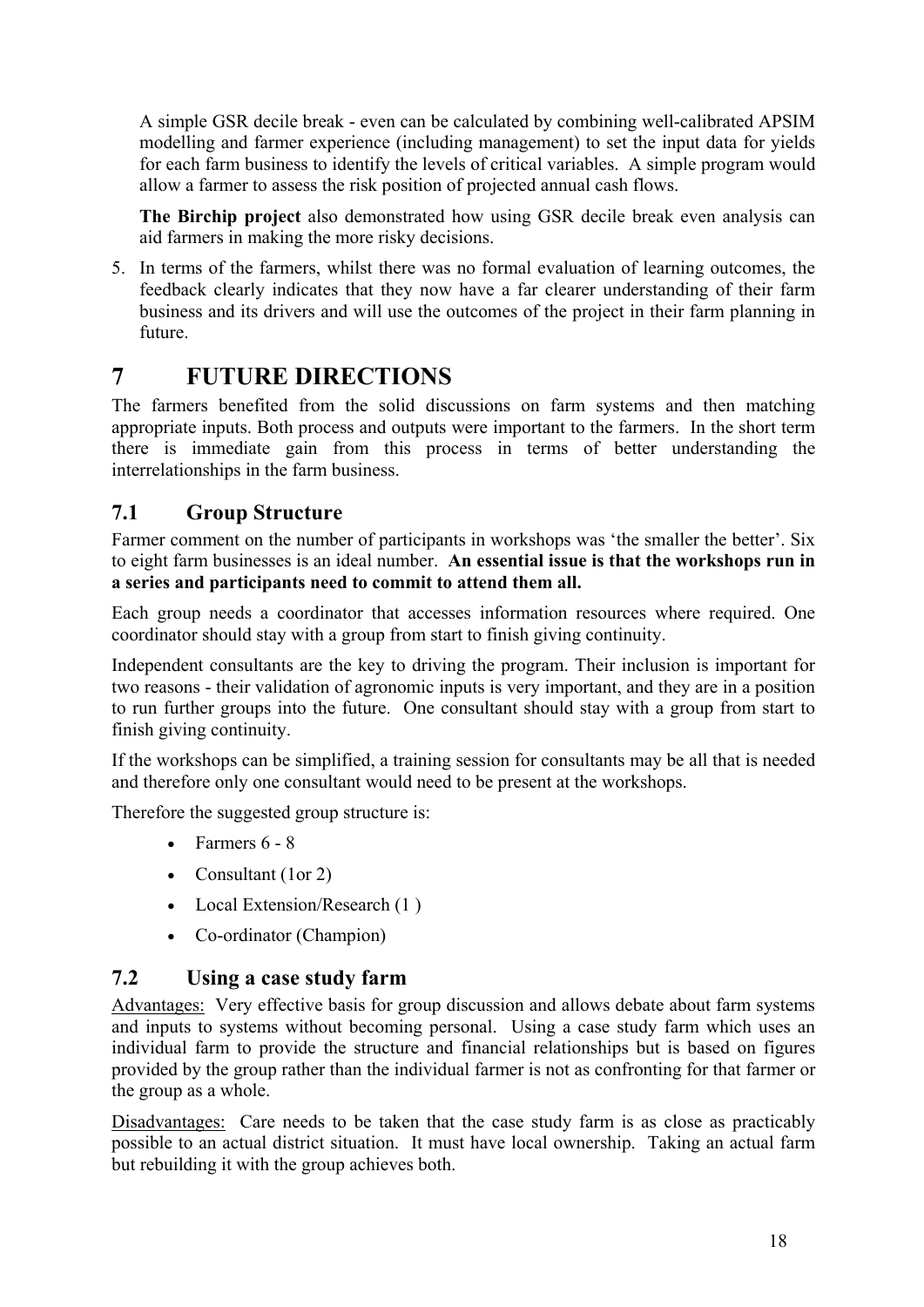# **7.3 Farm Capability (Major Component of Workshop 1)**

Any financial farm systems analysis must have accurate information in this area otherwise the results will be skewed. The GRDC are investing a considerable amount of money into water characteristics for different soils. The analysis indicates the sensitivity of the farm profit to this factor alone.

Advantages: Without detailed APSIM analysis we relied on actual yields from previous seasons on actual soil types. The group agreed on yields/year/soil type. We knew the rainfall deciles for those years which gave the basis for the decile decide tool (yield component). This approach gave ownership by the group for the yields rather than based on computer modelling. While there is no reason why APSIM cannot drive yield data per crop per soil type per GSR decile year, its use is initially as a confidence building exercise for the farmers to be able to use in the future i.e. APSIM simulation is carried out and compared with actual over previous years. If APSIM is close, farmers would have confidence to use it to simulate other seasons. If it is not, then information being fed in to APSIM or APSIM itself will almost certainly need modification, or alternatively, actual data used.

Disadvantages: At Birchip, there were two distinct soil types i.e. Birchip heavy and Birchip light. This may not be as clear in other districts and hence agreement within the group by farmers may be less clear. Some thought between the soil scientists is needed to whether land capability/soils can be grouped to maybe at most 4 and hopefully 3 production zones. Although the soils are different their end result (yield) of soils in each group are often similar. Experience with yield mapping is that 3 zones are plenty to accommodate yield variation.

For example: Dune swale country 3 zones - top of sandhills, mid slope, heavy flats

The biggest problem in this area is the over complication of land capability/soil types which would restrict the effectiveness of the first workshop. Keep it simple.

## **7.4 Farm System Discussions (Major Component of Workshop 2)**

This involves making the decisions about which enterprise mixes/farm systems farmers wish to analyse.

Advantages: It was well received by the farmers with in depth thinking about the options based on such things as:

- Adaptive nature of the system. Ability to handle an above average year as well as below average years.
- What management is required including feed lotting of stock and how much feed is required on hand.
- Crop types and how to reduce the risk of crops such as canola.
- Sheep systems.

Disadvantages: Open discussion on farm systems requires a principle consultant with good practical skills in this area. There is an opportunity to bring specialized consultants in for specific workshops with either a principle consultant ensuring continuity or the coordinator taking on this role.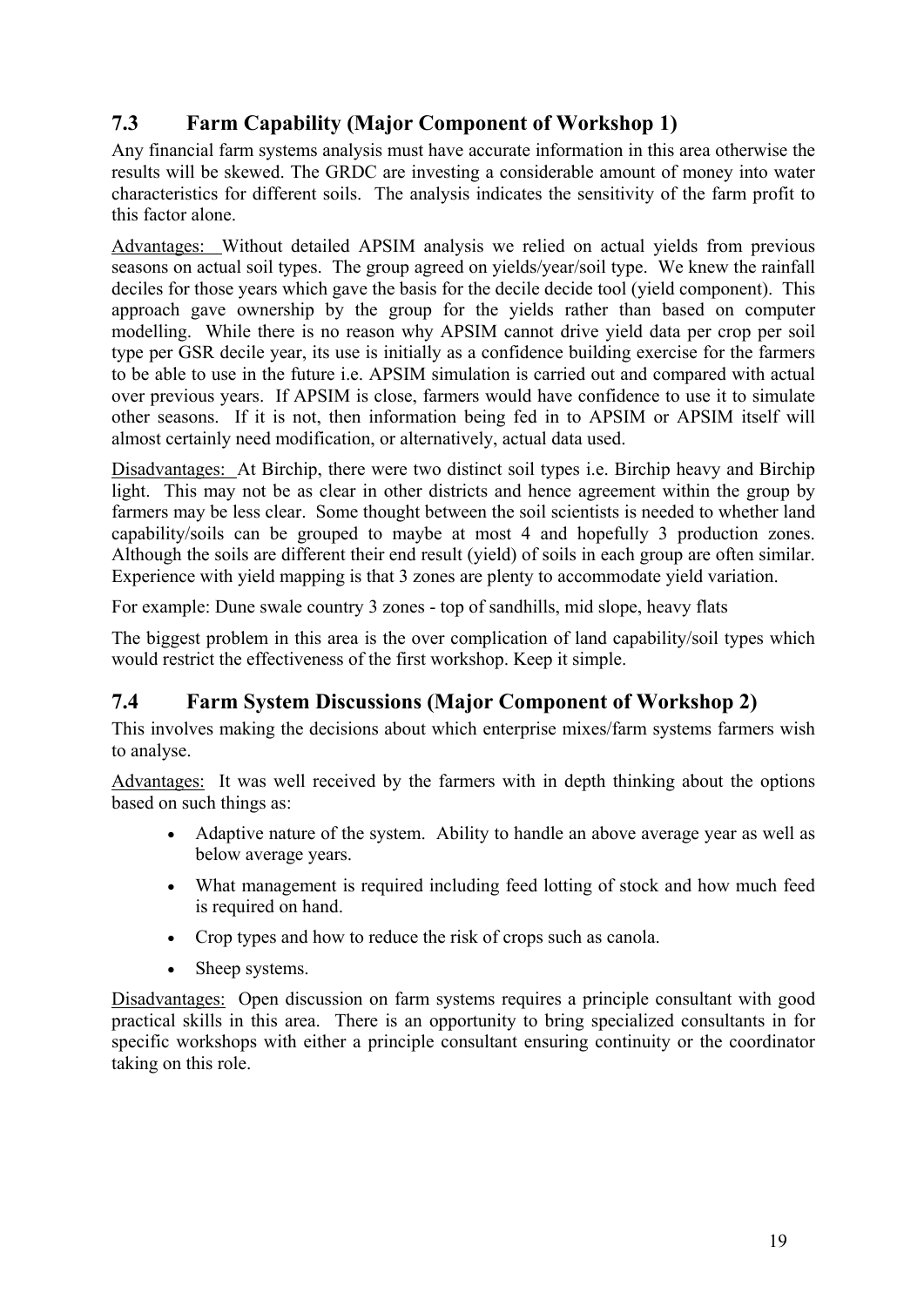## **7.5 Allocation of best inputs for farming systems. (Major Component of Workshop 2)**

This involves allocating the inputs to each of the enterprise mix/farm systems selected in the previous step. Allocating the right level of inputs is an essential process in determining best farm system

Advantages: This included all inputs on the farm and allowed discussion on such things (in the case of weed management) as herbicides used, rates, sequencing, seed treatments etc – how important each is and the best products to use. It allowed farmers to get independent discussion on inputs into their current farm system and the new farm system (if required). A justification process was used to ensure input allocation was as accurate as possible. The discussions had immediate financial spin offs.

Disadvantages: This discussion needs an agronomist/consultant with local experience to run it. Individual products were discussed as was their requirements which gave farmers information they could transfer to their own farm operations. With discussions being totally independent, the deliverer of this information must also be aware of vested interests that do occur with local agronomists giving advice to farmers.

## **7.6 Financial analysis of the farm system (this occurs between Workshops 2 and 3)**

Advantages: Financial analysis of the case study farm works well – it is important for farmers to see how their decisions on the best farm systems and allocation of best inputs affects profitability. It provides demonstration and discussion on how debt has an overriding effect on the farm system.

Disadvantages: Good financial analysis requires specialized experience. Rather than finding a principle consultant that has both agronomic and financial skills it would be easier to find consultants with good agronomic skills and out source some of the financial work i.e. the data to form the basis of a case farm and or individual farms is processed at one location. This would ensure the analysis is correct and consistent across all groups. The GRDC are at present funding the development of a web - based financial tool which should be tied into the case study analysis (also to be discussed later under individual farm analysis).

# **7.7 Farmer Review of Financial Analysis (Workshop 3)**

Farmers review their financial results and are involved in discussions on what part of the business is affecting their financial and risk position the most. Plans for how the farm business is taken forward can then be developed. Some farmers will complete this without further outside help but others will need one on one advice. Farmers will need direction as to where they can obtain that competent one on one help.

Farmers are encouraged to revisit this analysis on an annual basis and use it as an opportunity to upgrade best practice. With any major changes farmers will need to revisit these each year otherwise learning is not complete. If the analysis is a simple process consultants could upgrade their clients on an annual basis.

## **7.8 Individual Farm Analysis to Build the Decile Breakeven and Rules of Thumb**

Individual farm analysis of the farmers in the group was not done but should be considered. Experience from the profitability workshops on EP was that farmers appreciated using their own figures from the farm business. Ideally the key outcome would be farmers using the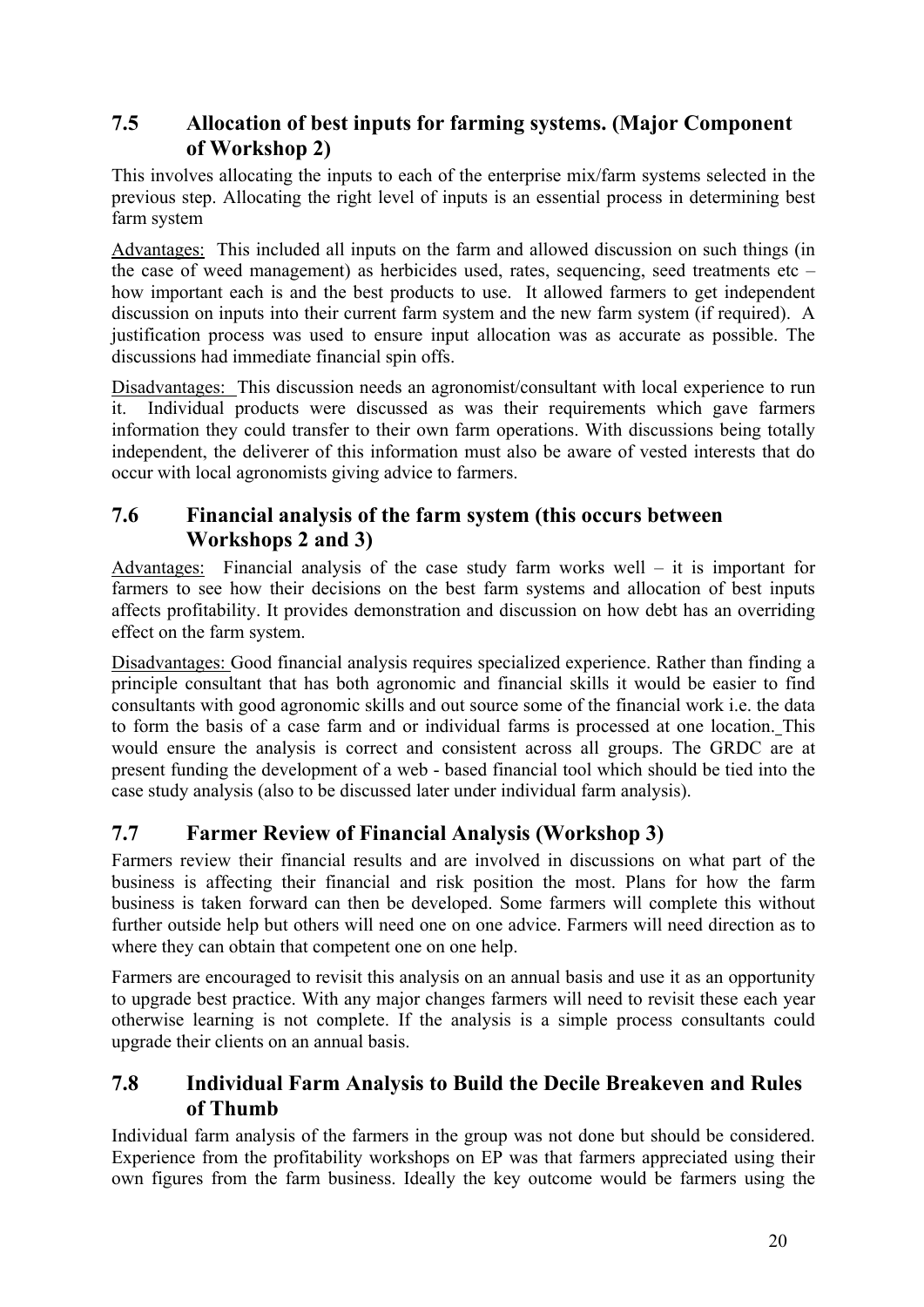budget framework to build their own decile break - even for their business and developing their own rules of thumb.

There would be many advantages in having a centralised capacity to do this data analysis either through the GRDC web - based tool or other means such as trained consultants. It would provide:

- Consistency of approach to an accepted standard
- Highly presentable outcomes
- Collate all farm data which in itself is very useful
- More continuity where more than one consultant could work with farmers over time
- Greater adoption history shows that without support most farmers do not use decision support tools.

Further discussion on what data is required to drive effective analysis is required. If financial analysis is left to the consultants a wide variation of financial interpretation will occur with an ongoing debate on correct process – as has happened for years. This has led to inconsistent messages to farmers and differences of opinion between consultants which have undermined the usefulness of programs. It is time to decide and act on consistency between approaches

# **8 OTHER ISSUES**

### **8.1 Rules of thumb**

Farmers break down complex decision making to simple 'rules of thumb'. These rules of thumb are used in all aspects of the farm both agronomically and financially. For example, farmers on Eyre Peninsula who have successfully managed the run of dry seasons often have a simple 'rule of thumb' for the business side of the farm. An example is one farmer who has average yields of 1.8 t/Ha but prepares a cash flow using 1.2 t/ha. This rule of thumb is building a GSR decile break even into the business. There are many other scenarios which could be explored.

This area of reducing complex business decisions to a simple rule of thumb needs further development.

The GSR decile break even is a tool to aid farmers to make a 'rule of thumb' for their individual businesses. There may be more than one rule of thumb on the financial side.

It is important to realise that farmers are not required to have advanced financial skills to run a successful farm business if the appropriate rule(s) of thumb is used for each area of management decision.

## **8.2 Farmer Mentors**

The use of successful farm business managers as mentors to other farmers has also been considered. They were not used in the Birchip group but the idea of using farmer mentors is worth consideration. How farmer mentors are used is important. Holding individual farmers up as farm business mentors can have problems for they are often open to peer criticism. The better use of farm mentors is to just have them as part of the group without any official position. Their influence within the group in general discussions would still be very useful.